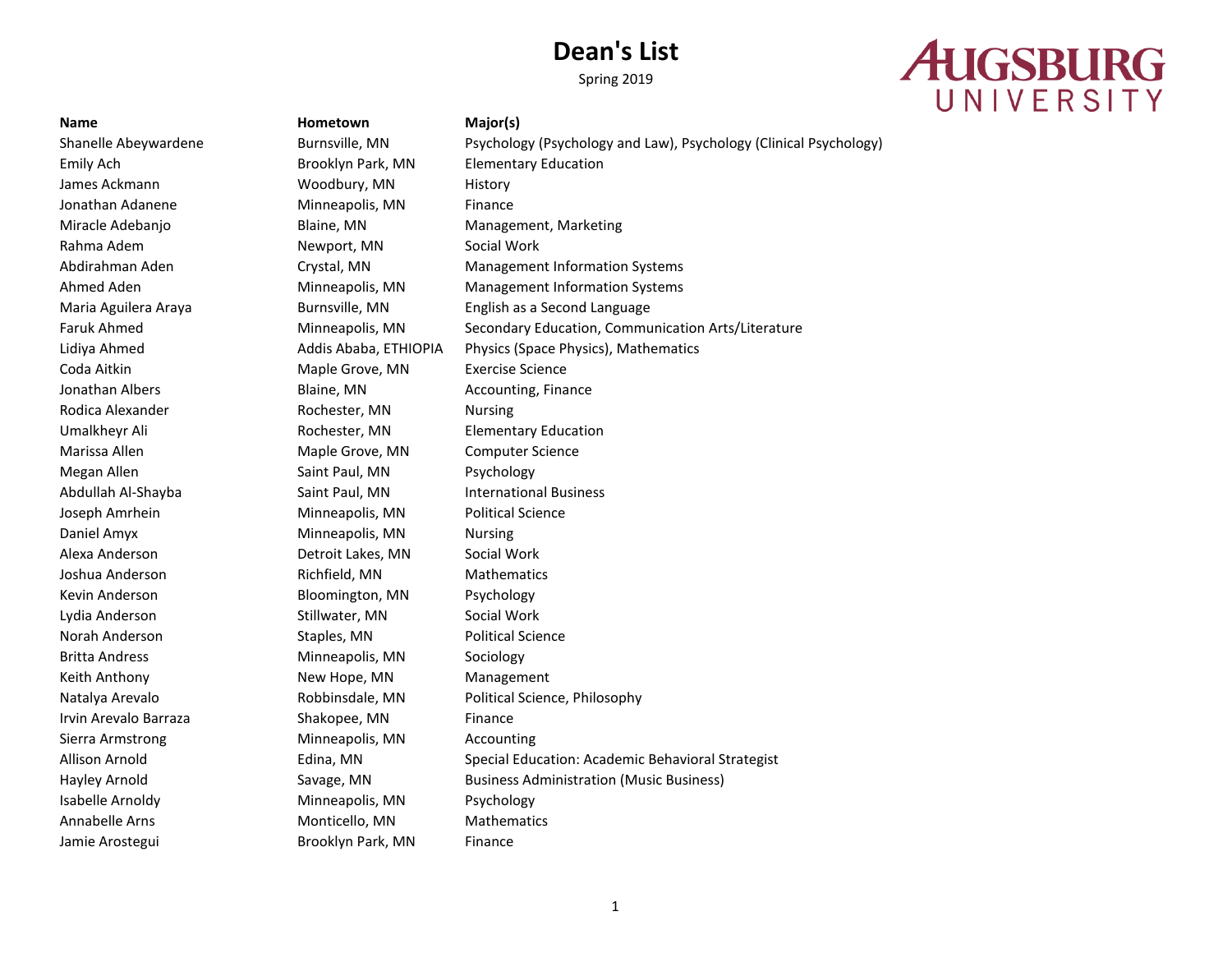Spring 2019

## **AUGSBURG** UNIVERSITY

Anyssa Astleford Monticello, MN Psychology (Clinical Psychology) Callie Athey **Eagan, MN** Elementary Education Ayrton Aust Coon Rapids, MN Undeclared/Undecided Peaches Avre Minneapolis, MN Communication Studies Andrea Ayala West Saint Paul, MN Marketing, Management Eli Baker Minneapolis, MN Political Science (Pre-Law) Maxwell Bannister Memphis, TN Biology Loise Barhayiga **Inver Grove Heights, MN** Biology Isabelle Barr **River Falls**, WI Social Work Aisha Barre Hopkins, MN Biopsychology Jimmy Barron Aguilar **Saint Paul, MN** Marketing John Baumgart **Management** Willmar, MN Management Wyatt Beckson **Los Angeles, CA** Film Mitchell Belisle Manitowoc, WI Biopsychology Sofia Bello Morales **Brooklyn Center, MN** Management, Marketing Alayne Beneke Minneapolis, MN Elementary Education Abigail Bennett Sunfish Lake, MN Special Education: Academic Behavioral Strategist Samuel Bennyhoff Mound, MN Physics Gabriel Benson Willmar, MN English (Literature, Language, and Theory), Communication Studies Matthew Berning Saint Paul, MN History, Political Science Chad Berryman Minneapolis, MN Spanish, Philosophy Bidhya Bhattarai Little Canada, MN Accounting, Marketing Eric Bibelnieks **Duluth, MN** Mathematics Thomas Bieganek Brainerd, MN Music (Music Business) Kelly Biel **Harmony, MN** Special Education: Academic Behavioral Strategist Strategist Magdalena Bierma Minneapolis, MN Nursing Sarah Bigelow Fergus Falls, MN Studio Art Kyra Billmann **Mc Farland, WI** Psychology (Clinical Psychology) Alan Blake Rochester, MN Special Education: Academic Behavioral Strategist Parker Blake Champlin, MN Undeclared/Undecided Karla Blanco Lopez **Burnsville, MN** Accounting Aye Bo **Saint Paul, MN** Social Work Sarah Bock **Bemidji, MN** Management Information Systems Clayton Bodine **Plymouth, MN** Management Brien Boente **Lakeville, MN** Finance Gerald Boles South Saint Paul, MN Communication Studies, Theater (Directing/Dramaturgy/Playwriting)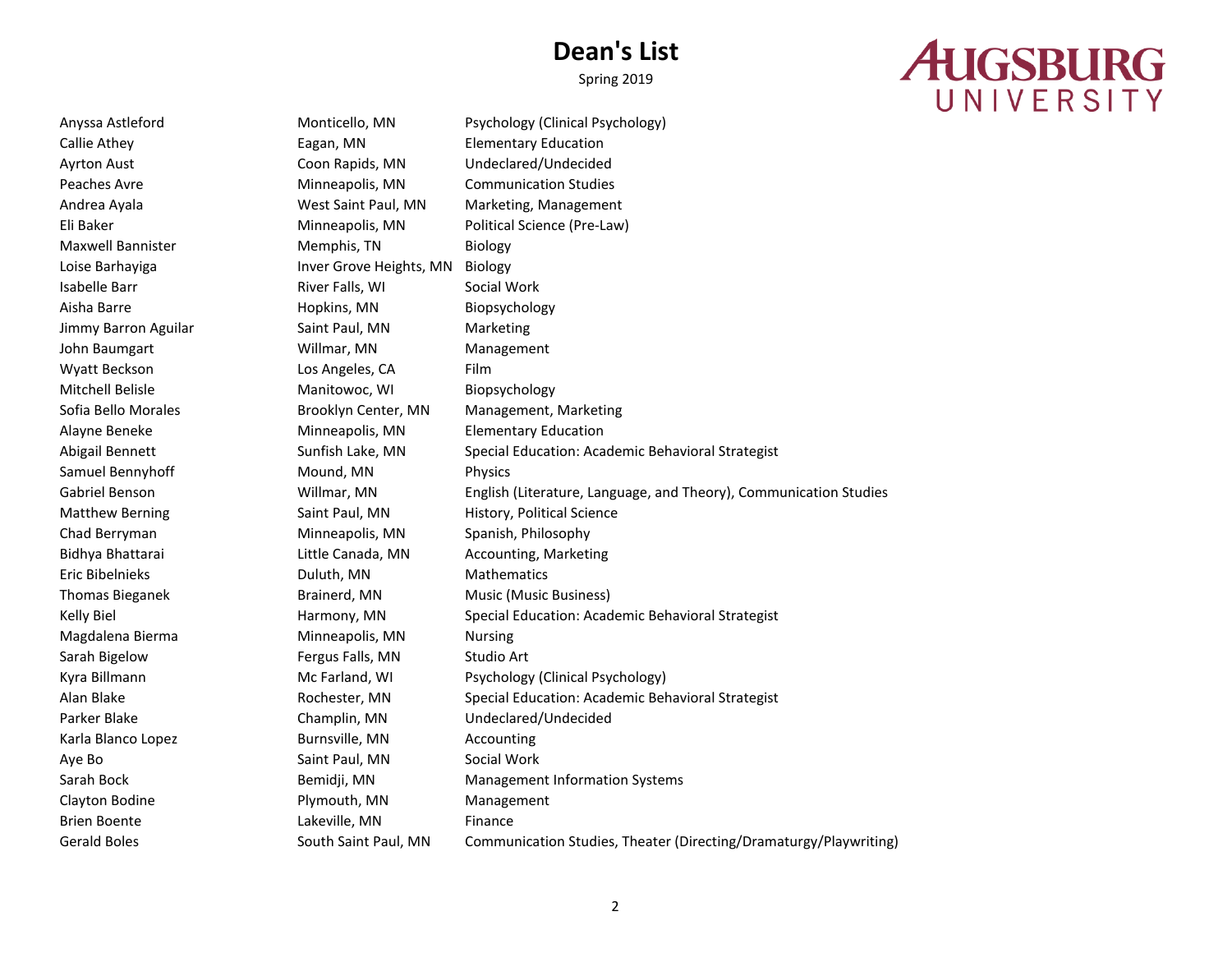Spring 2019

## **AUGSBURG** UNIVERSITY

Bridgette Boone Los Angeles, CA Elementary Education Kambia Bothun **International Relations** Winona, MN **International Relations** Callie Boucher **Crookston**, MN Film Jade Boysen **Rochester, MN** Physics, Mathematics Ashley Brandeland-Gathje Kasson, MN Nursing Eric Brenk **Moorhead**, MN Finance Ashlee Briese Minneapolis, MN Elementary Education Kiana Brown Minneapolis, MN English (Creative Writing) Mara Brown **Cannon Falls, MN** Nursing Megan Brownell **Accounting** Prescott, WI **Accounting** Rivka Buchbinder The Saint Louis Park, MN Elementary Education Hannah Buchl Mantorville, MN Nursing Brett Buckingham Glenwood, MN Marketing, Management Anbassa Bukula Maple Grove, MN Nursing Sidney Bulthuis **Elementary Education** Ramsey, MN Elementary Education Chelsey Burge **Minneapolis**, MN Accounting Chloe Burgess Minneapolis, MN Social Work Kallie Burman **Marketing** Lakeville, MN Marketing Taron Busby Minneapolis, MN Physical Education Tyson Buxton **Hurst, TX** Accounting Mitchell Byers **Long Lake, MN** Political Science Hannah Byl **Forest Lake, MN** Marketing Kate Bystrom Circle Pines, MN Social Work Nichelle Camden Minneapolis, MN Biology Mayli Camposeco **Camposeco** Osseo, MN Finance Anahi Cantoran **Minneapolis**, MN Biology Tommy Cao Brooklyn Park, MN Finance

Djenana Bostan Systems Spring Lake Park, MN International Business, Management Information Systems Samuel Boyer **Maple Grove, MN** English (Literature, Language, and Theory) Olivia Brammer Burnsville, MN Special Education: Academic Behavioral Strategist William Brewster Saint Paul, MN Business Administration (Music Business) Rachel Brezinka **Little Falls, MN** Business Administration (Music Business) Olivia Brich Granville, OH Psychology (Clinical Psychology) Tyler Caldwell **Cedar Rapids, IA** International Relations, History Heidi Campbell Saint Paul, MN Special Education: Academic Behavioral Strategist Matthew Campbell **Irving, TX** Psychology (Clinical Psychology)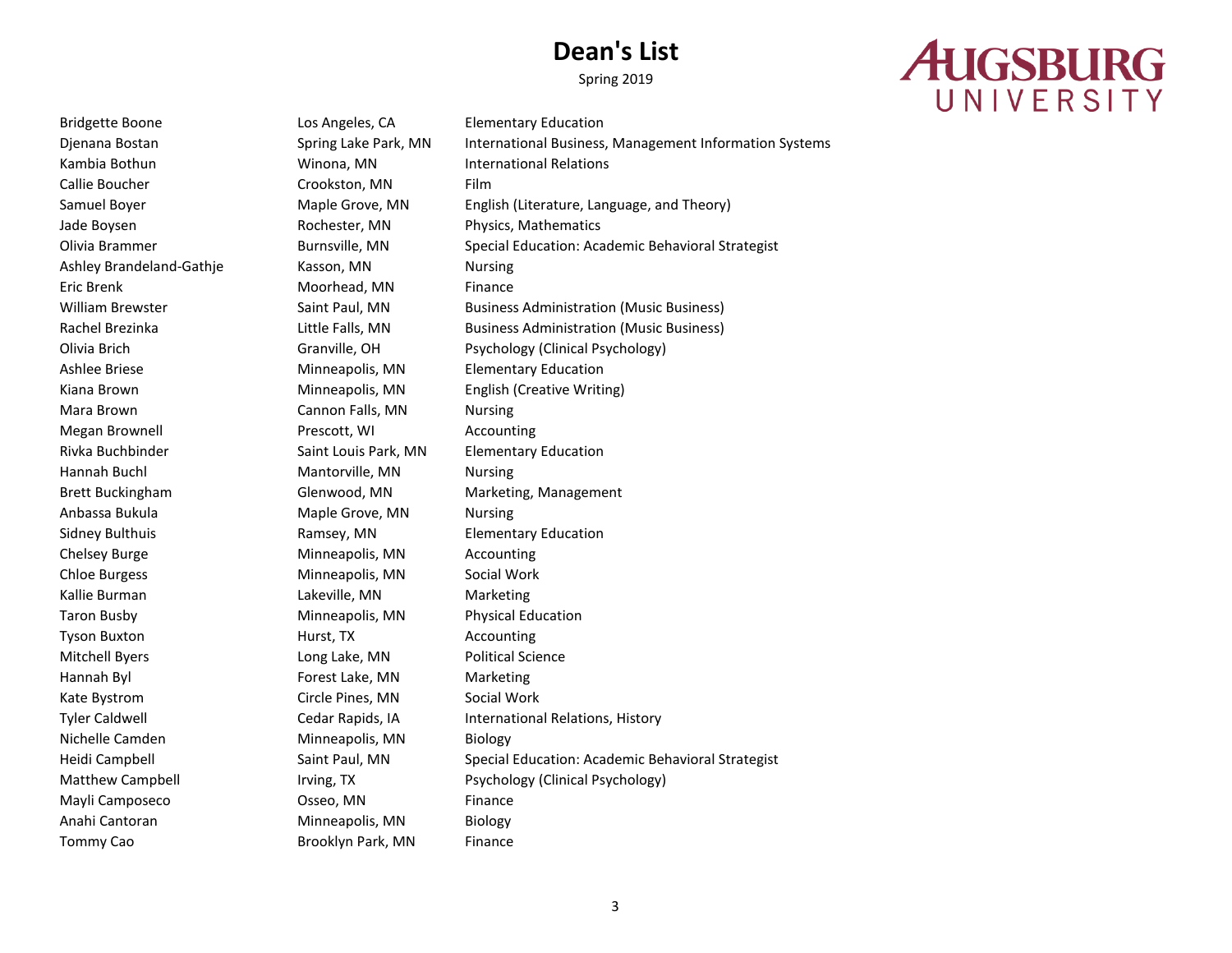Spring 2019

## **AUGSBURG** UNIVERSITY

Thomas Carey **Moorhead, MN** Finance Bryam Castillo **Minneapolis, MN** Computer Science Kevin Challender **Minneapolis**, MN Psychology Emily Chapman Elburn, IL Chemistry Alejandra Chavez Eden Prairie, MN Social Work Martin Chi **Nursing** Roseville, MN Nursing Joshua Christenson Bloomington, MN Finance Elizabeth Clarke Minneapolis, MN Nursing Lailah Cloud Minneapolis, MN Sociology Evan Coakley **Chanhassen, MN** Accounting, Finance Alex Cole **Saukville, WI** Management Christine Cole **Byron**, MN Nursing Rachel Collins **Saint Louis Park, MN** Master of Social Work Jasmira Colon **Saint Paul, MN** Social Work, Religion Joetta Cooke Coon Rapids, MN Social Work Chadwick Costello Champlin, MN Accounting Kayla Cross **Minneapolis**, MN Biology Paris Curry **Fremont, IA** Cross-Cultural Studies Caitlin Curtis **Caitlin Curtis** Maple Grove, MN Social Work Shannon Dale Watertown, MN Biology

Catherine Carpenter Saint Louis Park, MN Communication Studies Ani Cassellius **Minneapolis, MN** Art Education, Secondary Education Regan Caswell Roseville, MN Undeclared/Undecided Kaily Ceballos-Gonzalez Bloomington, MN Education Studies (non-licensure) Halle Chambers Milaca, MN English (Creative Writing), Theater (Performance) Mindy Chang Saint Paul, MN English (Literature, Language, and Theory) English (Literature, Language, and Theory) Nou-Chee Chang Minneapolis, MN Communication Arts/Literature, Secondary Education Julia Charron Winona, MN English (Literature, Language, and Theory) Stephanie Chavez **Markell** Hopkins, MN Communication Studies Javeriah Chughtai **Mankato, MN** Secondary Education (Licensure Only), History Daniella Clayton **Fridley, MN** Secondary Education, Communication Arts/Literature Swati Clements Scandia, MN Undeclared/Undecided Athena Cloud **Black Duck, MN** American Indian Studies, Sociology Allison Coleman **Andover, MN** Elementary Education, Spanish Harrison Cooper Edina, MN Finance, Computational Economics Alyssa Crow El Dorado, AR Theater (Design/Technical)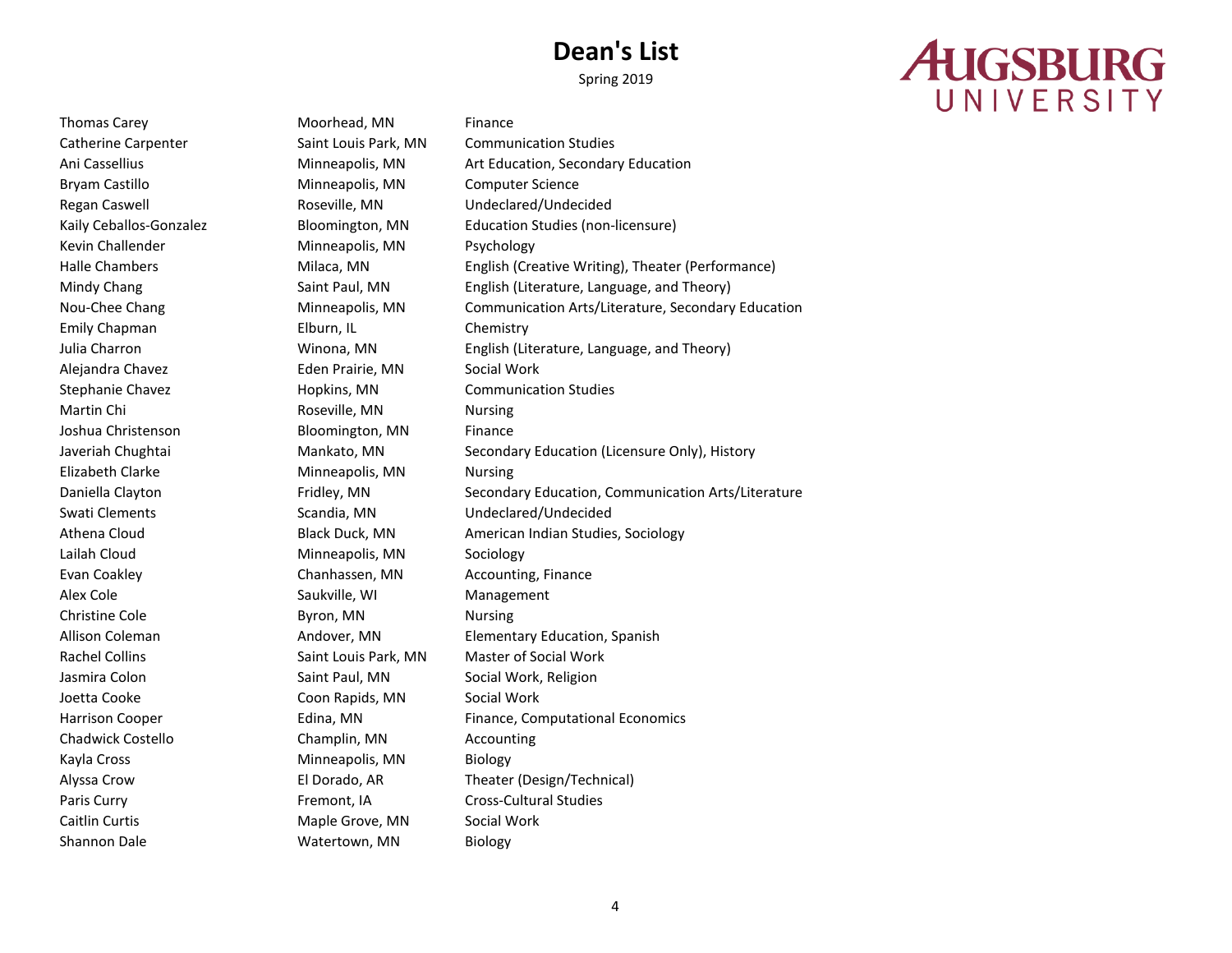Spring 2019

## **AUGSBURG** UNIVERSITY

Ummukalthum Elmi Minneapolis, MN Film

Thomas Dammann Lake City, MN Nursing Dayton Danielson Saint Charles, MN Mathematics John Danielson Excelsior, MN Psychology (Clinical Psychology) Linh Dao Minneapolis, MN New Media, Graphic Design Julia Dapper Saint Paul, MN Psychology Benjamin Darwitz **Inver Grove Heights, MN** Biology Allen Davis **Burnsville, MN** Management, Marketing Gareth Davis **Minnetonka, MN** Communication Studies Isabella Dawson Minneapolis, MN Political Science Robert Deacon **Minneapolis, MN** Psychology (Social Psychology) Lucy DeHaan Excelsior, MN English (Creative Writing) Joaquin Delgado-Ortiz **Brooklyn Center, MN** Psychology Patrick Deng Crookston, MN Computer Science, Mathematics Agatha Dennis **Brooklyn Center, MN** Biology Calvin Denson Lehman Saint Cloud, MN Psychology Helen Derechin Minneapolis, MN Biology Carolyn Devens **Rochester**, MN Nursing Dereje Dinka Blaine, MN Nursing Melaina Distad Rochester, MN Graphic Design Yangkey Dolma **Fridley, MN** Nursing Jason Dreher **Richfield, MN** Music Performance Samuel Dubois **Brooklyn Park, MN** Marketing Jennifer Duran-Castellanos Brooklyn Park, MN Social Work Hannah Dyson Shoreview, MN History Leila Edeburn **Maple Grove, MN** Biology Nora Edelen Middleton, WI Marketing, Psychology Todd Ellerman **Rochester, MN** Management

Jordan Dean **Rosemount, MN** English (Literature, Language, and Theory) Katherine Dockter Vadnais Heights, MN Physical Education, Health Education Joseph Dokken Champlin, MN Elementary Education (Licensure Only) Thuy Dong Woodbury, MN Business Administration (Music Business), Marketing Molly Duffin **Minneapolis, MN** Special Education: Academic Behavioral Strategist Eh Soe Dwe Maplewood, MN Psychology (Clinical Psychology), Psychology (Social Psychology) Kristen Eineke Cottage Grove, MN Special Education: Academic Behavioral Strategist Jennifer Ellenburg Farmington, MN Psychology (Social Psychology), Psychology (Psychology and Law)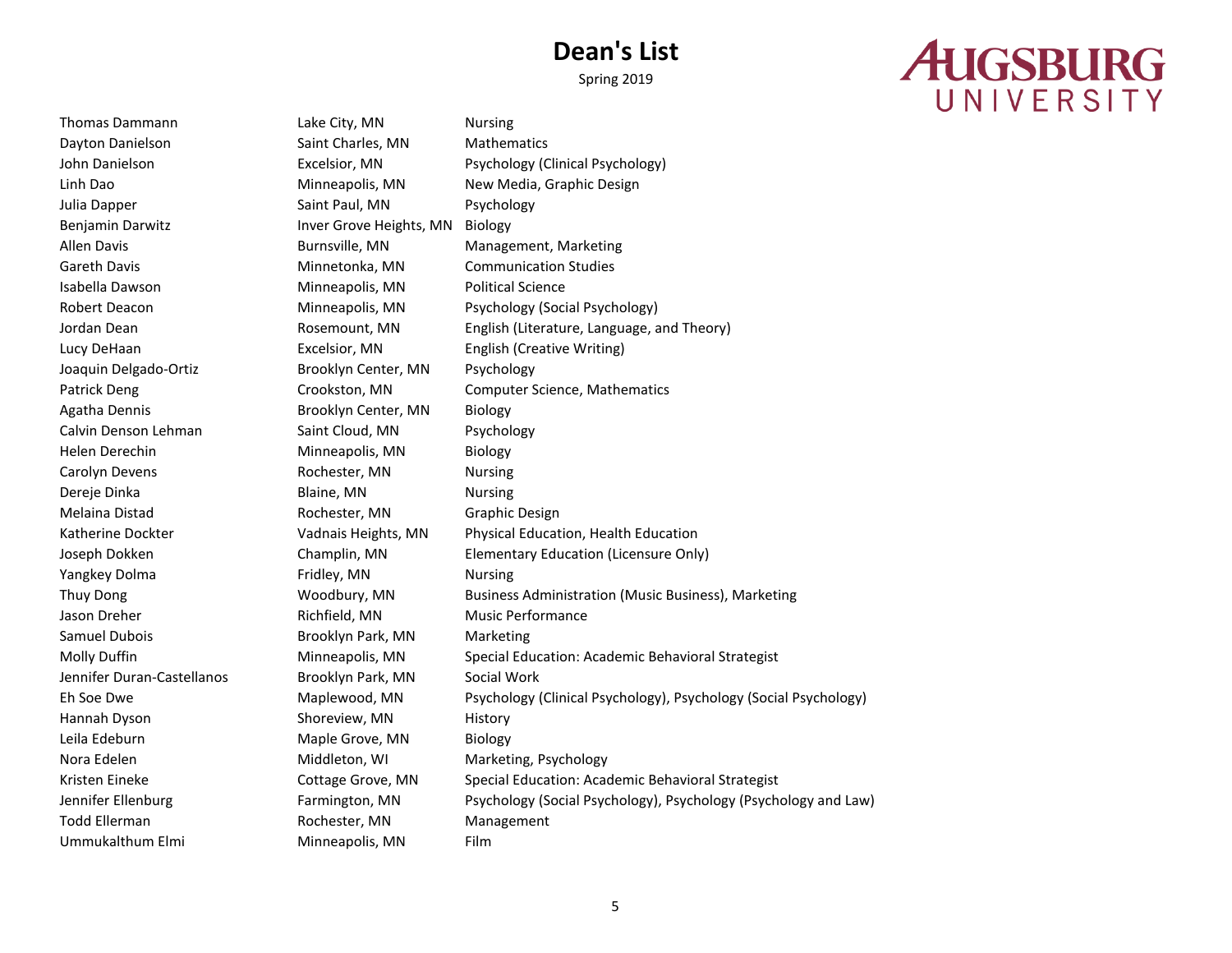#### Spring 2019

## **AUGSBURG** UNIVERSITY

Kimberly Enriquez-Aragon Columbia Heights, MN Communication Studies Jasmine Epps-Flowers Minneapolis, MN Political Science Emily Erhardt Fairbank, IA Music Therapy Kery Erickson **Fountain**, MN Nursing Emma Erie Gilbert, MN Social Work, Spanish Citlaly Escobar New Brighton, MN Political Science (Public Policy/Political Change), Sociology Simon Eskenazi **Minneapolis, MN** Psychology Samara Esparza-Jacquez Brooklyn Park, MN Political Science (Pre-Law) Kealie EspindaBanick and Apple Valley, MN Social Work, Studio Art Tony Esteban Mesa, AZ Environmental Studies Maayuk Eta **Brooklyn Park, MN** Management Information Systems Kurt Etchison **Eden Prairie, MN** Nursing Kristian Evans Golden Valley, MN Communication Studies, Political Science (Public Policy/Political Change) Demey Everett Brooklyn Center, MN Biology Todd Fairbanks Todd Fairbanks Saint Paul, MN Exercise Science, Biology Amjad Fakih Coon Rapids, MN Business Administration/Economics (combined major) Kirsten Farmer **Minneapolis**, MN Social Work Ryan Fechner **Eden Prairie, MN** Psychology (Clinical Psychology) Collin Feld Baraboo, WI Marketing Dylan Findlay **Mankato**, MN Marketing Sophie Finnerty **Minneapolis, MN** Theater (Performance) John Fischel **Baltimore**, MD Theater Olivia Fitch Saint Paul, MN Biology David Flynn **Carlos Communist Communist Communist Communist Communist Communist Communist Communist Communist Communist Communist Communist Communist Communist Communist Communist Communist Communist Communist Communist Co** Miesso Foge **Minneapolis**, MN Nursing Kelsy Forslund **Exampling Champlin, MN** Finance, International Business Autumn Francois Pulaski, WI Music Therapy Seth Frand Minneapolis, MN Chemistry (American Chemical Society certified) Kylee Frank **Rosemount**, MN Biology Daijah Frazier Saint Paul, MN Psychology Bennett Frey **Minneapolis, MN** Business Administration/Economics (combined major) Laura Fricke **Plymouth, MN** Biology Kathryn Friesz **Minneapolis, MN** Accounting Holly Fritz Garrison, MN Communication Studies, New Media (Promotional Communication) Anders Fuller Sherburn, MN Business Administration (Music Business) Davida Fuller **Duluth, MN** Social Work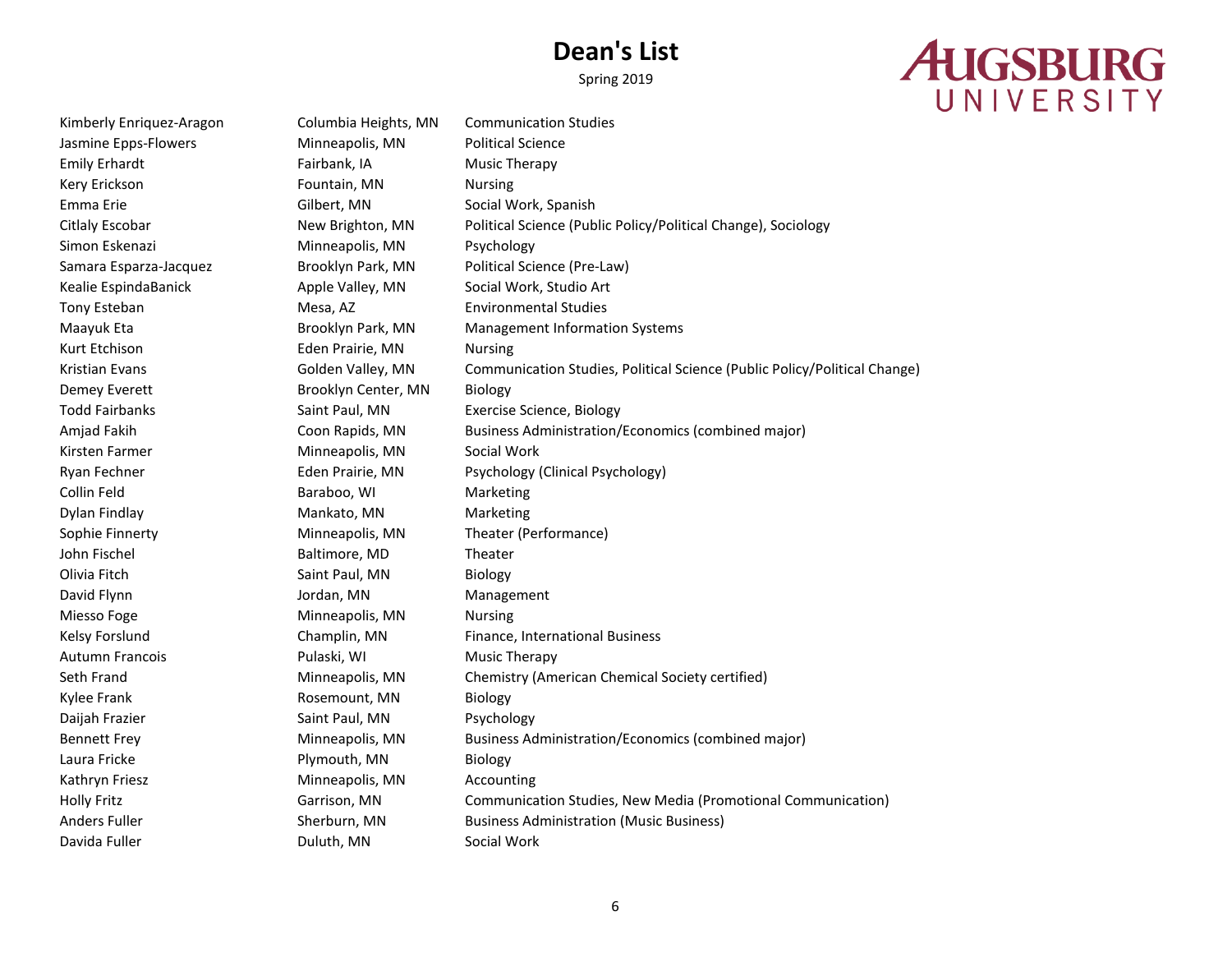Spring 2019



Jade Fullerton **Arden Hills, MN** Chemistry (American Chemical Society certified) Megan Furlong Forest Lake, MN Special Education: Academic Behavioral Strategist Peter Gaertner Saint Paul, MN Marketing Connor Gafkjen Sandstone, MN Business Administration/Economics (combined major), Management Information Systems James Gagnon Minneapolis, MN Communication Studies Logan Gagnon Lakeville, MN Exercise Science Farhiya Gaiyte **Shakopee, MN** Nursing Andrea Galvan Saint Paul, MN Special Education: ABS (Licensure Only) Bailey Garcia South Saint Paul, MN Elementary Education Rosario Gail Garcia Bartolo **Northfield, MN** International Relations, Communication Studies Metti Gari **Brooklyn Park, MN** Chemistry Abigail Garofalo **Farmington, MN** Biology Aaron Gartner The Saint Paul, MN Computer Science Joseph Gaskill Brooklyn Park, MN American Indian Studies, ACTC Major Isabelle Gasser **Figure 12** Hutchinson, MN Marketing Osvaldo Gaytan Macias **Woodbury, MN** Management Valerie Gearhart **Neenah, WI Music Therapy** Nell Gehrke Northfield, MN Environmental Studies Mihret Geleta Saint Paul, MN Biopsychology Daniil Gerasimov **Richfield, MN** Accounting, Finance Emily Gerhardt Columbia Heights, MN Psychology Ephrem Getachew Saint Paul, MN Nursing Kari Giersdorf **Rochester**, MN Nursing Sam Giese **New Richmond, WI** Computer Science Christine Gilk **Rochester**, MN Nursing William Giller **Maple Grove, MN** Finance Lukas Gillett **Rosemount**, MN Biology Andrew Gillquist **Apple Valley, MN** Accounting Serena Gilman Minneapolis, MN Biopsychology Matthew Glavan **Edina, MN** History, Political Science Gabriel Glissmeyer South Jordan, UT Exercise Science Victor Gliva Farmington, MN Accounting Hannah Gold Mequon, WI Marketing Joseph Golden Burnsville, MN Nursing Jasmine Gonzalez Minneapolis, MN American Indian Studies, English (Creative Writing) Saul Gonzalez Rodriguez **Minneapolis, MN** International Business, Finance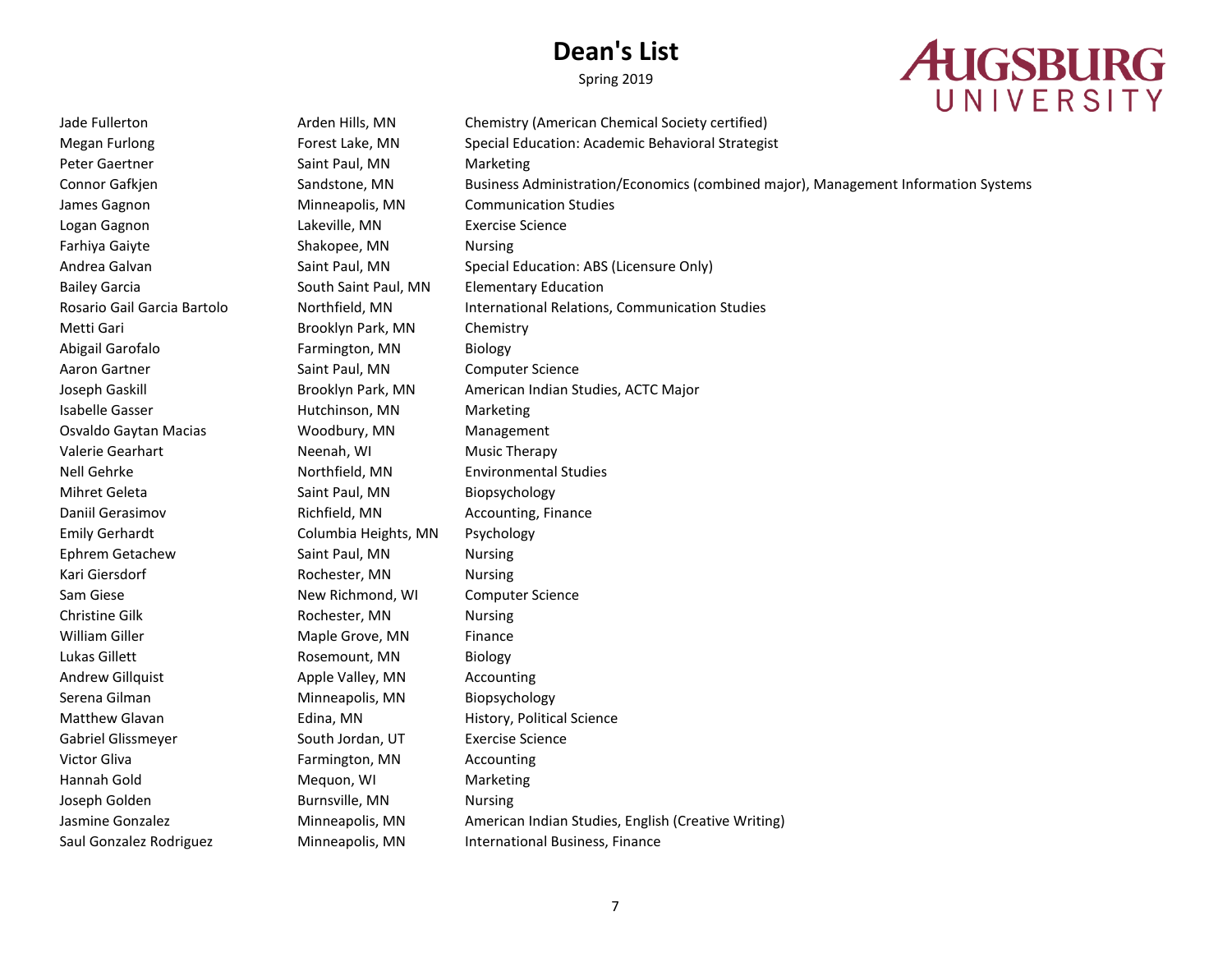Spring 2019

# AUGSBURG

| Gunnar Goodmanson        | Buffalo, MN             | Finance                                                                                                |
|--------------------------|-------------------------|--------------------------------------------------------------------------------------------------------|
| Alana Goodson            | Mundelein, IL           | <b>Biology</b>                                                                                         |
| Margaret Goshaw          | Maple Grove, MN         | Accounting                                                                                             |
| Kathryn Graham           | Austin, TX              | Theater, Mathematics                                                                                   |
| Cara Grand               | Columbia Heights, MN    | Art Education, Secondary Education                                                                     |
| Hannah Gravitt           | Minneapolis, MN         | <b>Elementary Education</b>                                                                            |
| Anika Green              | Excelsior, MN           | Psychology                                                                                             |
| <b>Keaton Greene</b>     | Savage, MN              | Finance                                                                                                |
| Noah Greenfield          | Minnesota Lake, MN      | Political Science (Public Policy/Political Change)                                                     |
| <b>Colin Groves</b>      | Denver, CO              | Business Administration/Economics (combined major), Finance                                            |
| Rebecca Grundhofer       | Eden Prairie, MN        | <b>Nursing</b>                                                                                         |
| Elizabeth Guiracocha     | Minneapolis, MN         | Social Work                                                                                            |
| Estefani Guiracocha      | Minneapolis, MN         | Political Science (Public Policy/Political Change), Business Administration/Economics (combined major) |
| Gemechis Guja            | Blaine, MN              | <b>Nursing</b>                                                                                         |
| Maura Gunter             | Atlanta, GA             | Social Work                                                                                            |
| Emma Gustafson           | North Branch, MN        | Theater (Design/Technical)                                                                             |
| Ariel Gutierrez          | Saint Paul, MN          | Management                                                                                             |
| Elmer Gutierrez Mimbrera | Bloomington, MN         | Business Administration/Economics (combined major), Finance                                            |
| Zackary Hajjali          | Ramsey, MN              | Psychology                                                                                             |
| Angela Hallanger         | Minneapolis, MN         | <b>Nursing</b>                                                                                         |
| Kenneth Hamand           | Rochester, MN           | Management                                                                                             |
| Samantha Hamilton        | Bloomington, MN         | New Media (Web Design)                                                                                 |
| Chiara Handsuch-Gamero   | Minneapolis, MN         | Undeclared/Undecided                                                                                   |
| Pachi Hang               | Minneapolis, MN         | Social Work                                                                                            |
| Devon Hannah             | Burnsville, MN          | Management                                                                                             |
| Hunter Hansen            | Mendota Heights, MN     | Marketing                                                                                              |
| William Hansen           | Inver Grove Heights, MN | <b>Computer Science</b>                                                                                |
| Sarah Hanson             | Andover, MN             | Political Science, Religion                                                                            |
| Robert Harnagel          | Eagan, MN               | History, Business Administration/Economics (combined major)                                            |
| Grace Hartman            | Anoka, MN               | Undeclared/Undecided, Studio Art                                                                       |
| Roda Hassan              | Rochester, MN           | <b>Nursing</b>                                                                                         |
| Sumayo Hassan            | Roseville, MN           | <b>Elementary Education</b>                                                                            |
| Brienna Hebert           | Woodbury, MN            | <b>Communication Studies</b>                                                                           |
| <b>Winston Heckt</b>     | Andover, MN             | Film, Communication Studies                                                                            |
| Nicholas Heenie          | Victoria, MN            | Marketing                                                                                              |
| Annika Hegrenes          | Saint Paul, MN          | Mathematics                                                                                            |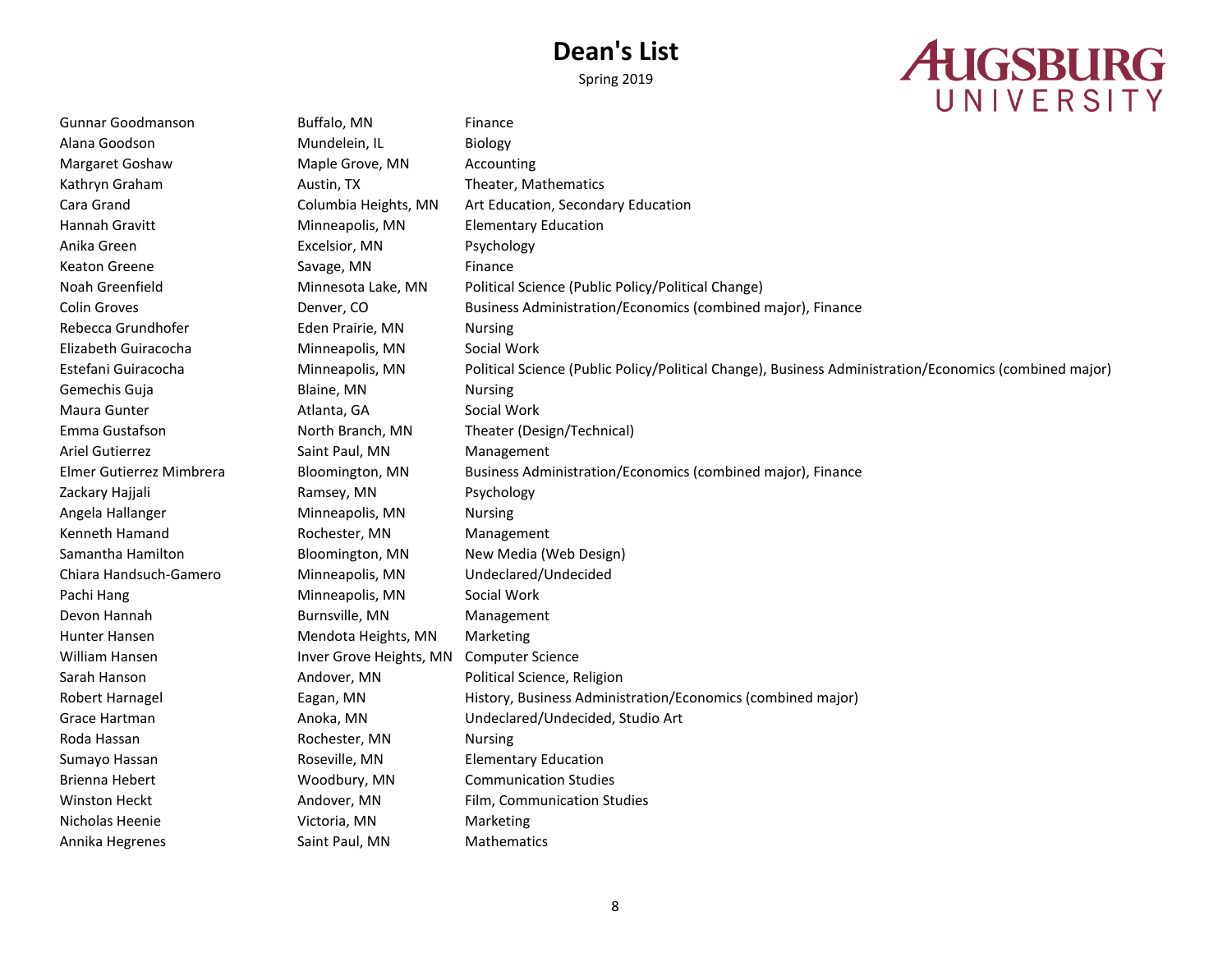Spring 2019

## **AUGSBURG** UNIVERSITY

Trond Hoddevik

Kei Heltemes Champlin, MN Chemistry (American Chemical Society certified), Physics Benjamin Henderson Saint Paul, MN Finance Jocelyn Hendrickson Shakopee, MN Psychology (Clinical Psychology) Kacie Hendrickson Minneapolis, MN Social Work Annika Henry Edina, MN Music Therapy Joseph Hentges Edina, MN Computer Science Jessica Hermann Saint Paul, MN Nursing Hollywood Hermanson Fridley, MN Social Work Sean Hernandez **Phoenix, AZ** Theater Jocelyn Hernandez Guitron New Hope, MN Sociology Ian Heseltine **Alexandria, MN** Business Administration (Music Business) Megan Hietala New Ulm, MN Music Therapy Clara Higgins Lincoln, NE History, Spanish Matthew Hines **Minnetonka, MN** Marketing, Management Jessica Hing Saint Louis Park, MN Biopsychology Tai Hintz **Lino Lakes, MN** Psychology (Clinical Psychology) Sadiq Hirsi **Apple Valley, MN** Special Education: Academic Behavioral Strategist Games Apple Valley, MN Jacie Hoehn Minneapolis, MN Finance, Accounting Davis Hoek Champlin, MN Biopsychology Sonja Hohn **Minnetonka, MN** Management Information Systems, Accounting Kelton Holsen South Saint Paul, MN English (Creative Writing), Computer Science Josh Holtz Gilman, WI Business Administration (Music Business) Lauren Holzem Elk River, MN Political Science (Public Policy/Political Change) Andy Hotchkiss **Saint Paul, MN** Mathematics Olivia House **Richfield, MN** Graphic Design Elizabeth Hoversten Viroqua, WI Communication Studies Zoe Huebner Neenah, WI Urban Studies, Philosophy Chase Huffman Saint Paul, MN Management Toby Hughes **Grand Meadow, MN** Nursing Kyle Huisman **Minneapolis**, MN Film Guled Hussain Ali **Burnsville, MN** Accounting Mahadi Hussein **Fridley, MN** Nursing Abby Huynh Champlin, MN Music (Music Business) Nghia Huynh Saint Paul, MN Computer Science Khadra Ibrahim Lakeville, MN Management, International Business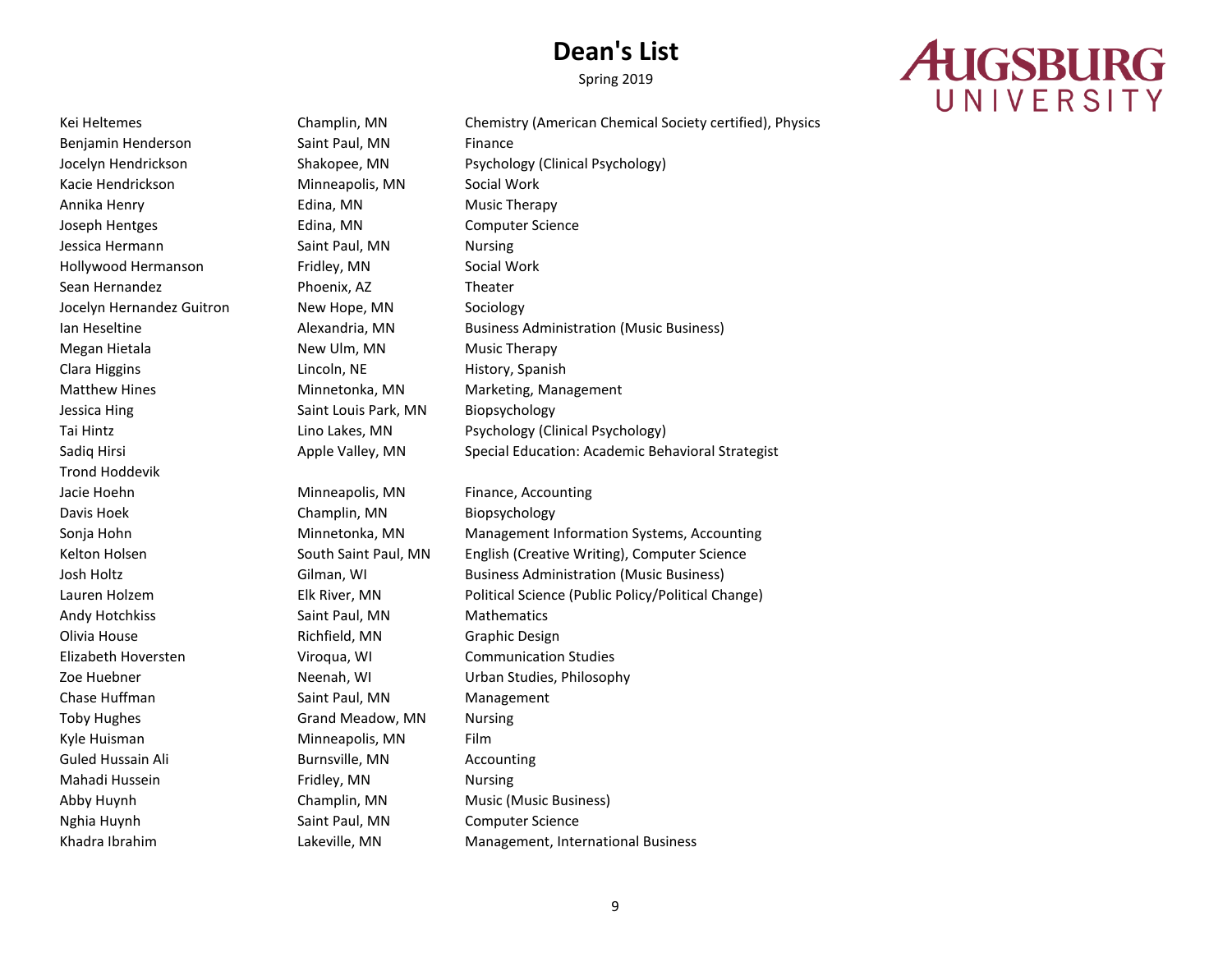Spring 2019

## **AUGSBURG** UNIVERSITY

Gabriel Ijjo **Solution Communist Contract Contract Contract Contract Contract Contract Contract Contract Contract Contract Contract Contract Contract Contract Contract Contract Contract Contract Contract Contract Contract** Ziz Immelman Sartell, MN English (Creative Writing) Audrey Iorio Smithville, MO English (Literature, Language, and Theory) Ashley Irons **Minneapolis**, MN Nursing Jacob Irvin **Minneapolis**, MN Nursing Lauren Ismail **Ramsey, MN** Sociology, Political Science (Pre-Law) Kailey James Dayton, MN Accounting James Jensen Minneapolis, MN Undeclared/Undecided Robert Jewell **Saint Louis Park, MN** Mathematical Economics Bethany Johnson Minneapolis, MN DNP (Family Nurse Practitioner) Casey Johnson **Holly, MI** International Business, Management Christopher Johnson Saint Paul, MN English as a Second Language Henry Johnson Saint Paul, MN Finance Jared Johnson MINNEAPOLIS, MN Computer Science Megan Johnson Minneapolis, MN Graphic Design Megan Johnson Verona, WI Mathematics Samuel Johnson White Bear Lake, MN Economics Abby Jordan **Contracts** Otsego, MN Mathematics Zachery Juaire **Belle Plaine, MN** Exercise Science Gabbriel Judge **Brooklyn Center, MN** English (Creative Writing) Anne Juergens Circle Pines, MN Marketing Nicholas Juve **Richolas Juve Richfield, MN** Music Therapy Kali Kadelbach Cloquet, MN Theology and Public Leadership Ferial Kamsheh Bloomington, MN Biology May Kamsheh Bloomington, MN Biology Navneet Kaur **Prior Lake, MN** Biology Rochfort Kearney **Mankato, MN** Philosophy, History Nick Keener Saint Paul, MN Psychology Christina Kelly **South Saint Paul, MN** Theater (Design/Technical) Christina Kelly Audrey Kereakos **Minneapolis, MN** Music (Music Business) Zachary Kes **Jordan, MN** Finance Bethany Keyl **Hamden, CT** Cross-Cultural Studies Camryn Keymes Zimmerman, MN Accounting Aaron Khaimraj **Golden Valley, MN** Biology

David Janovitz **Saint Paul, MN** Business Administration/Economics (combined major) Daniel Jensen **Bloomington, MN** Business Administration/Economics (combined major)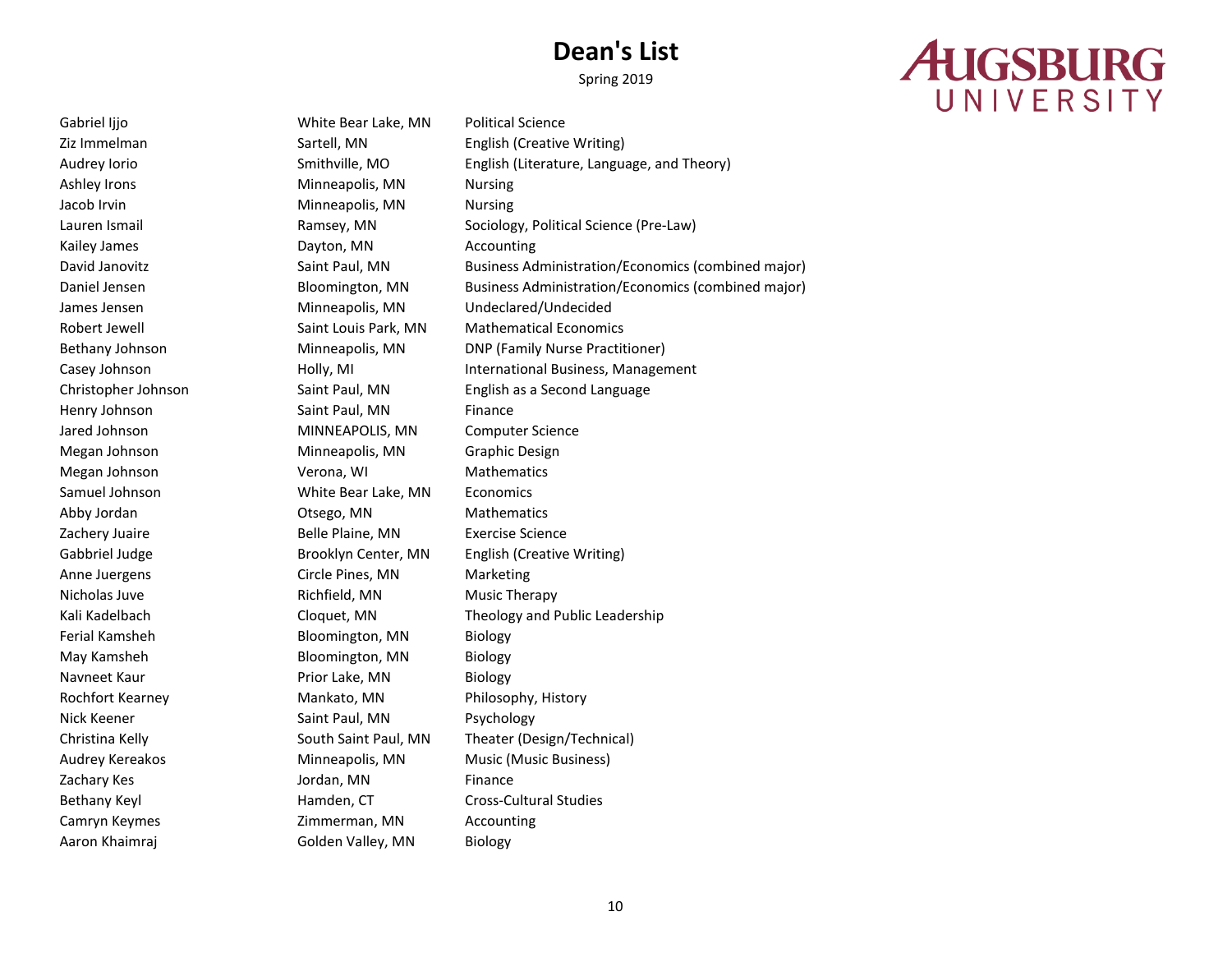Spring 2019

## Hannah Kidder Minneapolis, MN History Silver Kim **Minneapolis**, MN Biology Kristena King **Isanti, MN** Social Work Jacob Klinger Slinger, WI Biology Ariel Koch **Rogers**, MN Sherry Kochan **Rochester**, MN Nursing Troy Koenig **Stewartville, MN** Nursing Baoyia Kong Saint Paul, MN Social Work Liliana Koszewski South Milwaukee, WI Nursing Shona Kramer-LaBorde Minneapolis, MN Spanish Dakota Krech **Blaine**, MN Finance Heather Krumwiede Bloomington, MN Mathematics Rebekah Krussow Blue Earth, MN Psychology Jason Krych **Champlin, MN** Marketing Holly Kundel Forest Lake, MN Biology Laura Kundel **Forest Lake, MN** Biology

Samantha Khaimraj **Samantha Khaimraj** Golden Valley, MN Management Zoua Khang The Brooklyn Center, MN Management Information Systems Kevin Kim **Germantown, MD** Psychology (Clinical Psychology) Alexis Kimsey **New Brighton, MN** Political Science (Pre-Law), Religion Jacen Kimura **Honolulu, HI** Management Brent Kinder **Forest Lake, MN** Management Anesia King **Islami** Isanti, MN Exercise Science John Kipper Bloomington, MN English (Literature, Language, and Theory) Marissa Kirchoff Glencoe, MN Music Therapy Tatum Kline **Milltown, WI Music Therapy** Milltown, WI Conner Knoepfle Andover, MN Undeclared/Undecided Justin Kopet Le Center, MN Management Jenny Kordosky Saint Paul, MN Elementary Education BK Kormah **Brooklyn Center, MN** International Relations (International Business) Taylor Kraemer-Hopkins Prior Lake, MN Business Administration (Music Business) Emma Kraft **Hutchinson, MN** Biopsychology Jacob Kraft Hutchinson, MN Exercise Science Tyler Kranz **Sauk Rapids, MN** Management Ashley Kronebusch Minneapolis, MN New Media (Game Design) James Kunau Saint Paul, MN Business Administration (Music Business), Marketing

## **AUGSBURG** UNIVERSITY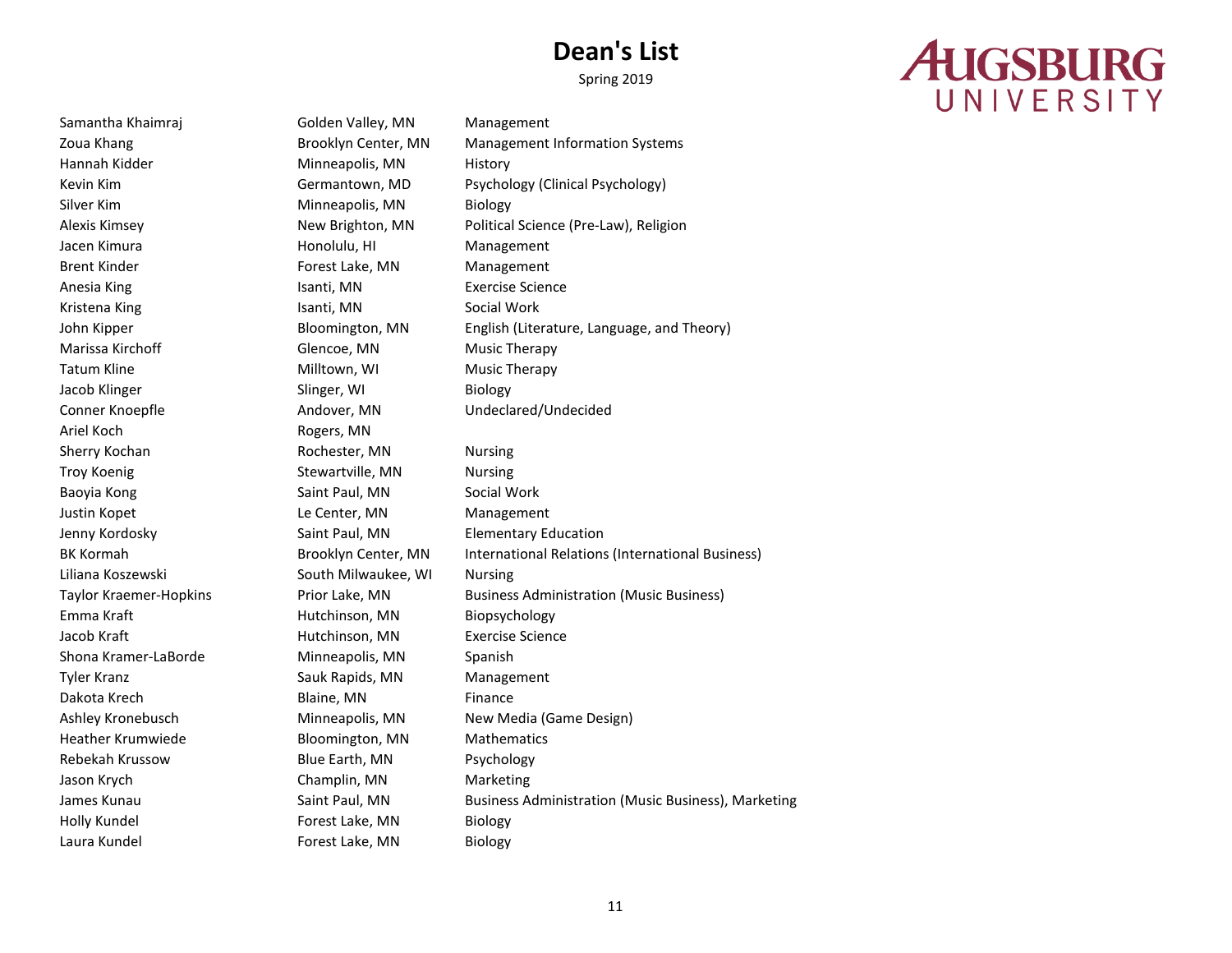Spring 2019

## **AUGSBURG** UNIVERSITY

Braxton Kyles **Minnetonka, MN** English (Creative Writing) Quentin Lake **Portland, OR** Finance, Accounting Khanh Lam Richfield, MN Psychology Mitchell Lamers **Rogers, MN** Biopsychology Alexis Lang Rochester, MN Exercise Science Moses Lang The Saint Paul, MN Finance Dralandra Larkins Minneapolis, MN Social Work Jacob Larson **Plymouth, MN** Finance Kiah Larson **Waconia**, MN Chemistry Jeron Lau Roseville, MN Computer Science Megan Leahy **Hastings, MN** Psychology (Clinical Psychology) Christopher Leathers Albertville, MN Studio Art Kayla Lebaron **Ramsey, MN** Elementary Education Khangpao Lee **Minneapolis, MN** Computer Science Elizabeth Leeds Eden Prairie, MN Accounting Oksana Lelyukh **Prior Lake, MN** Biology Christopher Lemke Glencoe, MN Chemistry Paul Lemke Glencoe, MN Biology Ruth Lentz **Example 2** Plainview, MN Nursing Natalee Lessert Farmington, MN Exercise Science Kylie Lester **Eagan, MN** Eagan, MN English (Creative Writing) Zishuo Li Golden Valley, MN Computer Science Adam Lietzau Cosmos, MN Music Education Sarah Limpert **Rochester, MN** Accounting Grace Lindgren Swisher, IA Music Therapy Demery Little **Example 20 Fountain**, MN History Sean Litwin **Edina**, MN Biology He Liu **Beijing, China** Mathematics Jhoanna Llamas-Sanchez Brooklyn Park, MN Elementary Education Domenica Llerena Columbia Heights, MN Social Work Lanie Lobdell **Aurora**, IL **Biology** Pearl Lockwood **Ester, AK** Music Education

Destyn Land Saint Paul, MN English (Literature, Language, and Theory) Mina Lein Minneapolis, MN Special Education: Academic Behavioral Strategist Gabrielle Lewis **Round Rock, TX** Theater (Performance), Theater (Directing/Dramaturgy/Playwriting) Anne Liners **Milwaukee, WI** Communication Arts/Literature, Secondary Education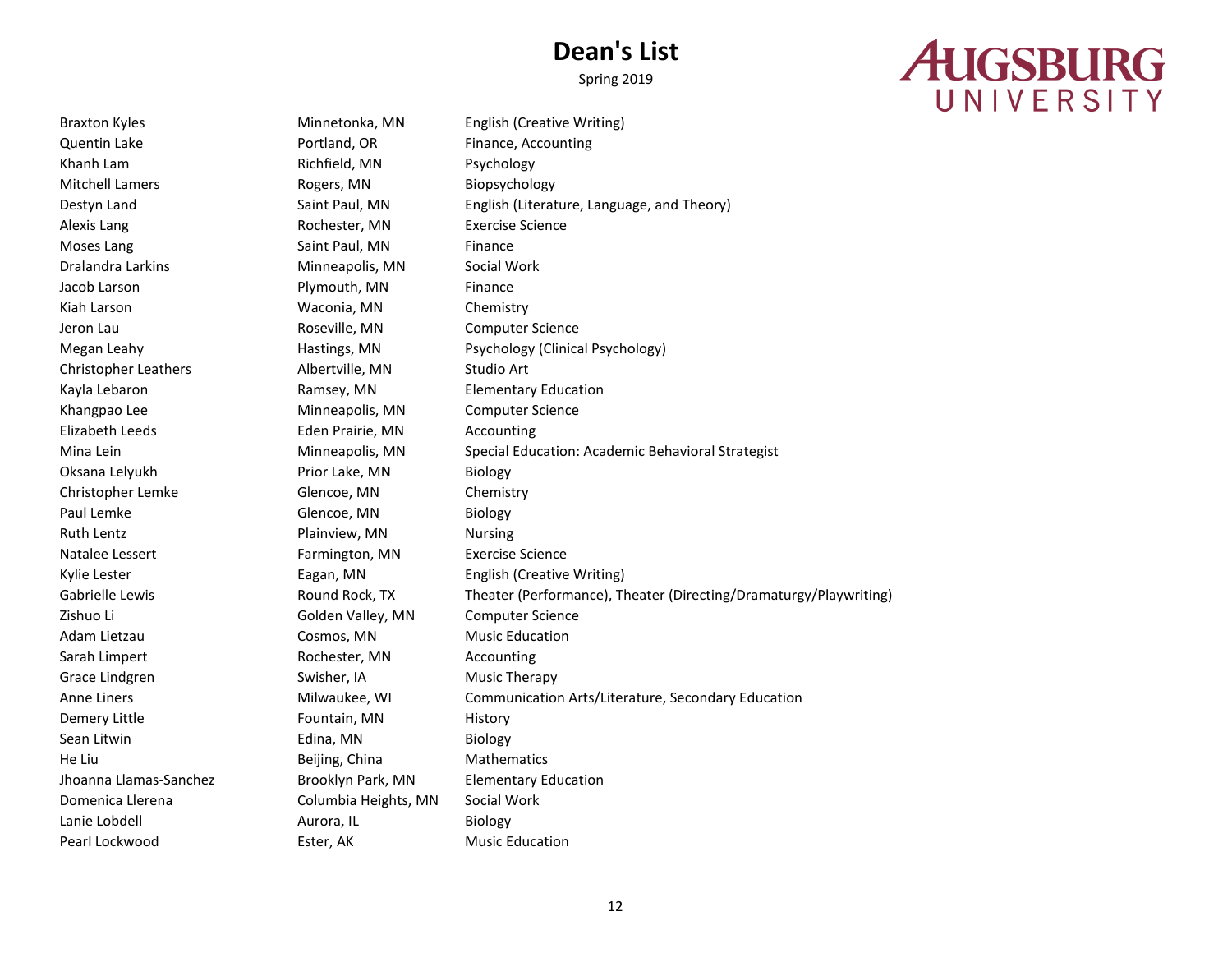Spring 2019

## **AUGSBURG** UNIVERSITY

Kevin Logelin **Marketing** Waconia, MN Marketing Kylee Lokken **Virginia, MN** Psychology (Clinical Psychology) Samantha Lopez Brooklyn Park, MN Communication Studies Alma Lora Saint Paul, MN American Indian Studies Hendrik Louters New Ulm, MN Mathematics Thomas Loveland **Roseville, MN** International Business Huilan Lu Maple Grove, MN Biology Matthew Lubega **Matthew Lubega** Hopkins, MN Communication Studies Aleksandr Lukanen Alexandria, MN Computer Science, Mathematics Elena Luu Eagan, MN Biology Brandon Ly **Bloomington, MN** Computer Science Patrick Macken Minneapolis, MN Undeclared/Undecided Sharon Maclean **Richfield, MN** Special Education: Academic Behavioral Strategist Nicholas Madden Champlin, MN Communication Studies, New Media (Promotional Communication) Jose Madrigal Zuniga **Minneapolis**, MN Nursing Emily Magistad **Emily Marketing** Lake Elmo, MN Marketing Pie Mai **Saint Paul, MN** Sociology Erin Malkow Green Isle, MN Social Work Morgan Malley **Preston, MN** Chemistry Isaac Mamboleo Cottage Grove, MN Exercise Science McKenna Manalli Byron, IL Communication Studies, Psychology Allison Mangan **Roberts, WI** Philosophy Julia Mantey **Andover, MN** History, Political Science Olivia Marcott Eau Claire, WI International Relations, Spanish Rex Marnell **Rex Management** Las Vegas, NV Management John Martin **Minneapolis, MN** Business Administration/Economics (combined major) Erick Martinez Reyes Northfield, MN Film Austin Martinsen Lakeville, MN Finance, Marketing Jennifer Masello Darien, IL Exercise Science Camryn Masse Eden Prairie, MN Elementary Education Bryan Massich **Baytown Township, MN** Management Ryan Masui **Excelsion**, MN Mathematics **Mathematics** Joseph Matteson Coon Rapids, MN Computer Science ElleAnne Matthews Ramsey, MN Psychology (Clinical Psychology) Matthew Mccarty **Edina**, MN Finance Samantha Mccoy Stillwater, MN Social Work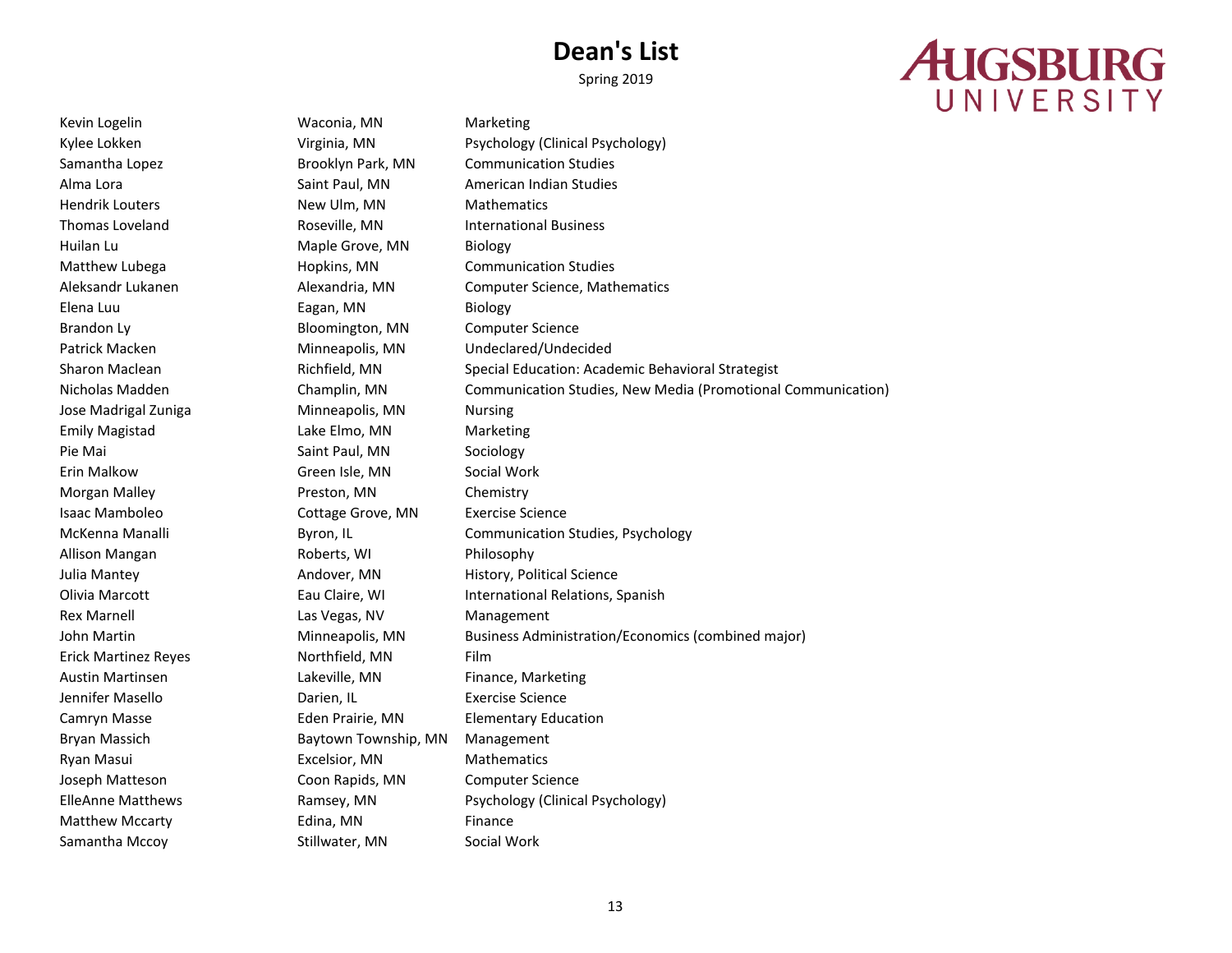Spring 2019

# AUGSBURG

| Paul Mccoyer           |  |  |  |  |
|------------------------|--|--|--|--|
| Anne McCutcheon        |  |  |  |  |
| Megan McGlynn          |  |  |  |  |
| Nicholas McKellepp     |  |  |  |  |
| William McLeer         |  |  |  |  |
| Ezra McNair            |  |  |  |  |
| Alexander Mcneff       |  |  |  |  |
| Samuel Mehlhaff        |  |  |  |  |
| Jennifer Meinhardt     |  |  |  |  |
| <b>Bjorn Melin</b>     |  |  |  |  |
| Jessica Mendoza        |  |  |  |  |
| Lauren Michaels        |  |  |  |  |
| Luke Mickelson         |  |  |  |  |
| Laurel Mikkelson       |  |  |  |  |
| <b>Ansley Miller</b>   |  |  |  |  |
| <b>Gregory Miller</b>  |  |  |  |  |
| Joseph Miller          |  |  |  |  |
| Lillia Miller          |  |  |  |  |
| Sonja Mischke          |  |  |  |  |
| Jacey Mismash          |  |  |  |  |
| <b>Briana Mitchell</b> |  |  |  |  |
| <b>Martin Mitchell</b> |  |  |  |  |
| Sahra Mohamed          |  |  |  |  |
| Ali Mohammed           |  |  |  |  |
| Lul Mohamud            |  |  |  |  |
| Anja Molmann           |  |  |  |  |
| Mackenzie Molnar       |  |  |  |  |
| <b>Emile Mongiat</b>   |  |  |  |  |
| <b>Tatum Moore</b>     |  |  |  |  |
| Jolene Moravec         |  |  |  |  |
| Kristy Moua            |  |  |  |  |
| <b>Thomas Moua</b>     |  |  |  |  |
| <b>Waverly Moua</b>    |  |  |  |  |
| <b>Nancy Moyers</b>    |  |  |  |  |
| Hani Muktar            |  |  |  |  |
| Megan Mullenhach       |  |  |  |  |

| Paul Mccoyer          | Washington, DC          | Music Performance                                                      |
|-----------------------|-------------------------|------------------------------------------------------------------------|
| Anne McCutcheon       | Ithaca, NY              | Social Work                                                            |
| Megan McGlynn         | Minnetonka, MN          | Physics (Space Physics)                                                |
| Nicholas McKellepp    | White Bear Lake, MN     | International Business, Marketing                                      |
| William McLeer        | Cobb, WI                | <b>Mathematics</b>                                                     |
| Ezra McNair           | Minneapolis, MN         | English (Creative Writing)                                             |
| Alexander Mcneff      | Andover, MN             | History                                                                |
| Samuel Mehlhaff       | Minneapolis, MN         | Finance                                                                |
| Jennifer Meinhardt    | Burnsville, MN          | English (Creative Writing)                                             |
| Bjorn Melin           | Edina, MN               | Mathematics, Computer Science                                          |
| Jessica Mendoza       | Roseville, MN           | English (Literature, Language, and Theory), Sociology                  |
| Lauren Michaels       | Edina, MN               | <b>Environmental Studies</b>                                           |
| Luke Mickelson        | Rosemount, MN           | <b>Management Information Systems</b>                                  |
| Laurel Mikkelson      | Spicer, MN              | <b>Music Therapy</b>                                                   |
| Ansley Miller         | Jordan, MN              | Communication Arts/Literature, Secondary Education (Licensure Only)    |
| <b>Gregory Miller</b> | Brooklyn Park, MN       | <b>Mathematics</b>                                                     |
| Joseph Miller         | Ann Arbor, MI           | <b>Computer Science</b>                                                |
| Lillia Miller         | Saint Paul, MN          | Sociology                                                              |
| Sonja Mischke         | Saint Paul, MN          | English (Creative Writing), English (Literature, Language, and Theory) |
| Jacey Mismash         | Eden Prairie, MN        | Communication Arts/Literature, Secondary Education                     |
| Briana Mitchell       | Bloomington, MN         | Sociology                                                              |
| Martin Mitchell       | Saint Paul, MN          | Marketing                                                              |
| Sahra Mohamed         | New Brighton, MN        | Communication Arts/Literature, Secondary Education                     |
| Ali Mohammed          | Blaine, MN              | Political Science (Pre-Law), Management Information Systems            |
| Lul Mohamud           | Savage, MN              | Social Work                                                            |
| Anja Molmann          |                         |                                                                        |
| Mackenzie Molnar      | Inver Grove Heights, MN | <b>Management Information Systems</b>                                  |
| <b>Emile Mongiat</b>  | Saint Paul, MN          | Undeclared/Undecided, Sociology                                        |
| <b>Tatum Moore</b>    | Minneapolis, MN         | <b>Communication Studies</b>                                           |
| Jolene Moravec        | Nya, MN                 | English as a Second Language                                           |
| Kristy Moua           | Roseville, MN           | Secondary Education, Communication Arts/Literature                     |
| Thomas Moua           | Afton, MN               | Marketing                                                              |
| <b>Waverly Moua</b>   | Saint Paul, MN          | Political Science (Pre-Law)                                            |
| <b>Nancy Moyers</b>   | Saint Paul, MN          | Psychology (Clinical Psychology)                                       |
| Hani Muktar           | Minneapolis, MN         | <b>Nursing</b>                                                         |
| Megan Mullenbach      | Rochester, MN           | <b>Elementary Education</b>                                            |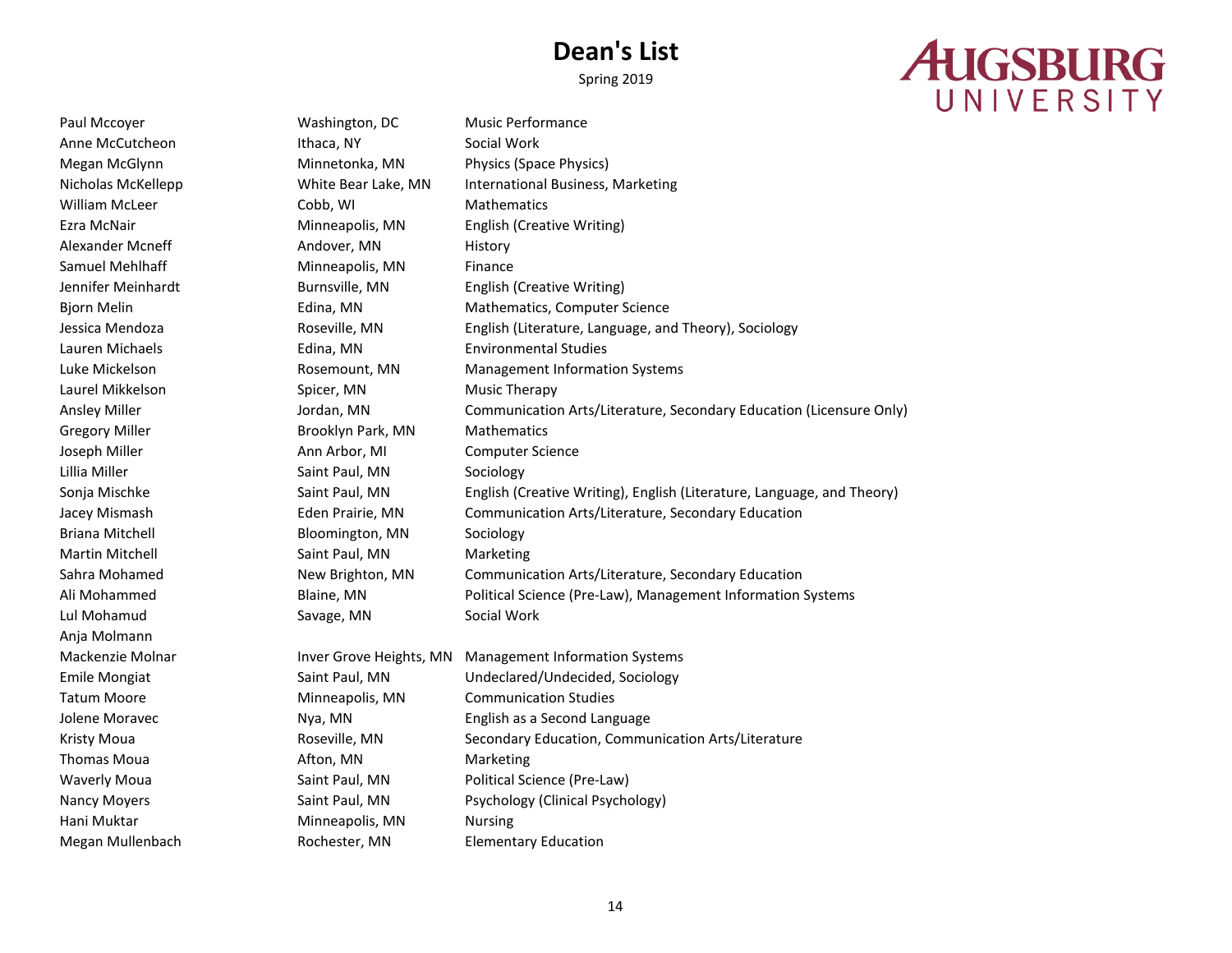Spring 2019

#### Nolan Mulligan **Saint Paul, MN** Management Kayla Murray **Beaver Dam, WI** Physical Education Pamela Mzezewa **Albertville, MN** Management Amy Nadeau **Rochester, MN** Nursing Nastaran Nassiri Eden prairie, MN Biology Isabelle Natrop Saint Paul, MN Biology Samantha Neff **Waseca, MN** Nursing Biftu Negawo **Brooklyn Park, MN** Marketing Matthew Nehls **Boulder, CO** Finance, Accounting Christian Nelson Fargo, ND Sociology Jackson Nelson Corcoran, MN Computer Science Quintin Nelson Brooklyn Park, MN Elementary Education Mariah Newell **Minneapolis**, MN Social Work Carissa Newman **Canton, MN** Nursing Kailee Nguyen **Andover, MN** Accounting Sang Nguyen **Richfield, MN** Accounting Teresa Nguyen Little Canada, MN Marketing Alexa Nieder Park Ridge, IL Psychology Madelyn Nierengarten Foley, MN Environmental Studies Reilly Nolin **Rice Lake, WI** Marketing Kiah Norby Sioux Falls, SD Music Therapy Carrington Nowak **Wausau, WI Film, Theater** Reginald Oblitey **Accra**, Ghana Biology Steve O'Brien Rochester, MN Exercise Science

Henry Mulligan **Iowa City, IA** Marketing

Joel Myers Maple Grove, MN Marketing, Management Cassie Nelson Minneapolis, MN Graphic Design, New Media Linh Nguyen Hanoi, Vietnam Management Information Systems Oscar Nguyen **Richfield, MN** Secondary Education, Undeclared/Undecided Carissa Nielsen Chisago City, MN Special Education: Academic Behavioral Strategist Christopher Nies White Bear Lake, MN Marketing, Management Lucas Niezelski Chicago, IL Business Administration/Economics (combined major) McCoy Niffen Bloomington, MN Communication Studies Kelly Nilan **Brooklyn Park, MN** Business Administration/Economics (combined major) Katie Noble **Cannon Falls, MN** Communication Studies Reese Norby Elk River, MN Political Science (Pre-Law)

## **AUGSBURG** UNIVERSITY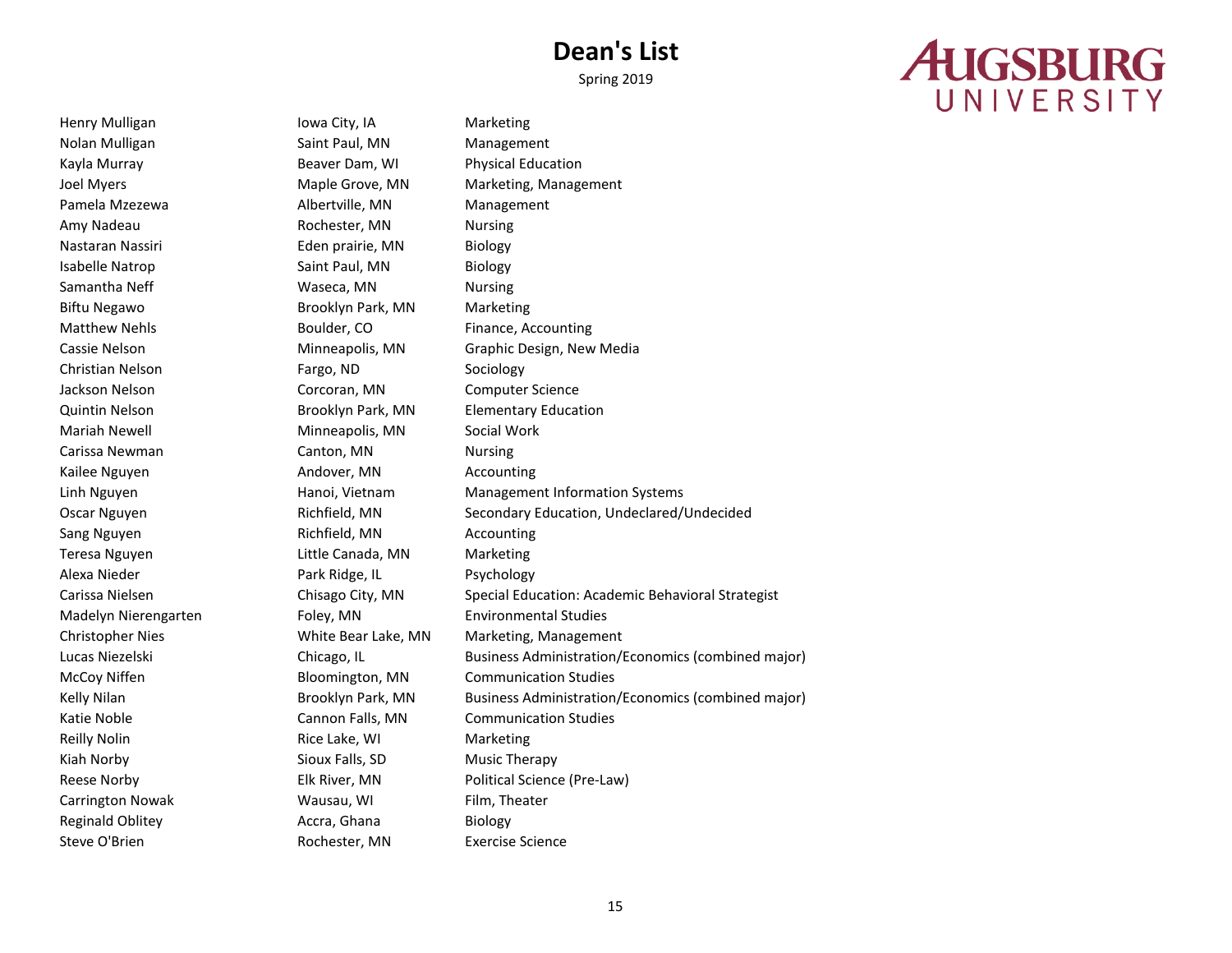Spring 2019

## **AUGSBURG** UNIVERSITY

Jesse Ochoa Shakopee, MN Biology Gabrielle Ockuly Champlin, MN Elementary Education John O'Connor **Woodbury, MN** Accounting, Finance Cassandra Okell Richfield, MN Special Education: Academic Behavioral Strategist Antonio Olivos-Reyes Saint Louis Park, MN Social Work Gabrielle Olsen **Champlin, MN** Elementary Education Anders Olson Chanhassen, MN Marketing Caitlin Olson **Caitlin Olson Caitlin Olson Caitlin Olson** Carden Olson Richfield, MN Psychology Courtney Olson Decorah, IA Psychology (Psychology and Law) Jacob Olson Minneapolis, MN Studio Art Kristy Ornelas **Minneapolis, MN** Political Science, History Ana Ortiz Waterloo, IA Music Therapy Brianna Osen Lakeville, MN Management Information Systems Mitchell Paddock West Saint Paul, MN Theology and Public Leadership Emily Painter **Plymouth, MN** History Chantelle Palermo **Ramsey, MN** Music Zoe Palomera Madrigal Saint Paul, MN Computer Science Audrey Parker **Saint Paul, MN** Social Work Charles Parker **Verona**, WI Finance Leah Patrick **Hudson, WI** Biology Sadie Paulsen Mondovi, WI International Business Cole Paulson **Rice Lake, WI** Management Camila Payan Rodriguez Bloomington, MN Biopsychology Amanda Pedersen West Saint Paul, MN Political Science (Public Policy/Political Change), Political Science (Pre-Law) Katie Pendleton **Plymouth, MN** Nursing Brandon Perez **Burnsville, MN** Mathematics Eric Perez **Apple Valley, MN** Biopsychology Esteban Perez Cortez **Blaine**, MN History Joe Perry **South Saint Paul, MN** Finance Kaitlyn Peterson **Rochester, MN** Nursing Madelyn Peterson Saint Paul, MN Environmental Studies Nicole Peterson Minnetonka, MN Elementary Education Preston Peterson **Minnetrista, MN** New Media (Promotional Communication) Phanny Phal **Blaine**, MN Marketing Cameron Phillips Overland Park, KS International Relations, History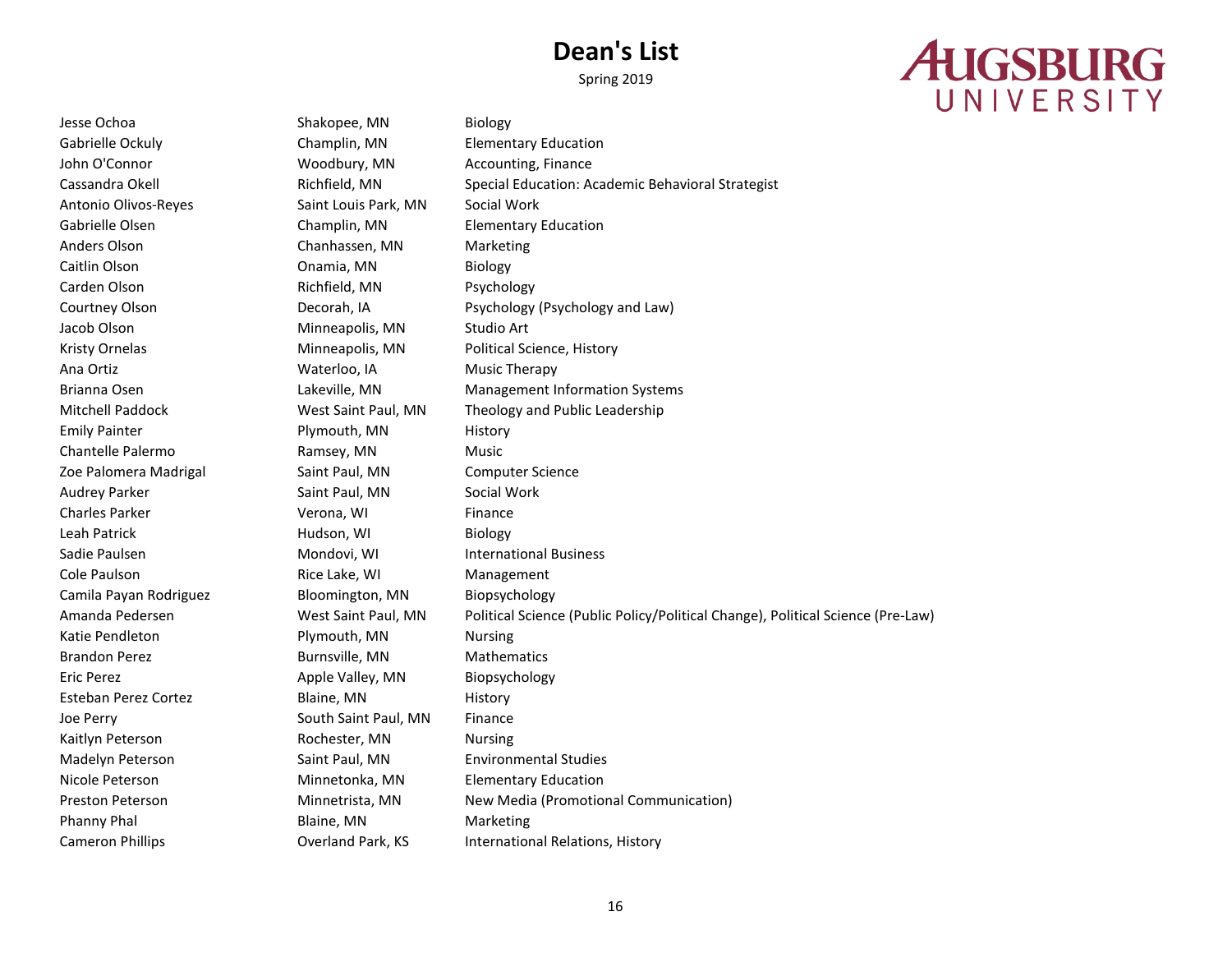# AUGSBURG

| Thomas Pho                     | Spring Lake Park, MN | Chemistry, Biology                                                     |
|--------------------------------|----------------------|------------------------------------------------------------------------|
| Jamie Pitcher                  | Minneapolis, MN      | Social Work                                                            |
| <b>Brooke Pontinen</b>         | Virginia, MN         | Communication Arts/Literature, Secondary Education (Licensure Only)    |
| David Poore                    | Andover, MN          | Psychology, Applied Economics                                          |
| Jared Pope                     | Colorado Springs, CO | Management                                                             |
| <b>Grace Porter</b>            | Eden Prairie, MN     | Theology and Public Leadership                                         |
| <b>Haley Porter</b>            | Cottage Grove, MN    | <b>Business Administration (Music Business)</b>                        |
| Misha Prasolov                 | Minneapolis, MN      | Gender, Sexuality and Women's Studies                                  |
| Kalli Prekker                  | Maple Grove, MN      | Marketing                                                              |
| Grace Puchaicela               | Columbia Heights, MN | Biology                                                                |
| Avwerosuoghene Puegeren        | Minneapolis, MN      | Social Work                                                            |
| Deandra Purcell                | Stillwater, MN       | <b>Elementary Education</b>                                            |
| Wanxin Qi                      | Beijing, China       | Finance, Mathematics                                                   |
| <b>Tessa Quale</b>             | Minneapolis, MN      | Undeclared/Undecided                                                   |
| Johannes Railsback             | Minneapolis, MN      | <b>Communication Studies</b>                                           |
| Reina Ramirez                  | Minneapolis, MN      | <b>Business Administration/Economics (combined major)</b>              |
| Rachel Rapacz                  | Billings, MT         | Social Work                                                            |
| Madeleine Rasche               | Minneapolis, MN      | Biopsychology                                                          |
| Keenan Reed                    | Saint Paul, MN       | Business Administration/Economics (combined major)                     |
| Joseph Reget                   | Maple Grove, MN      | <b>Urban Studies</b>                                                   |
| Tamile Reginaldo               | Bloomington, MN      | Finance                                                                |
| Jennyfer Register              | Hastings, MN         | <b>Exercise Science</b>                                                |
| Danny Reinan                   | Minneapolis, MN      | Social Work                                                            |
| Caryline Reiter                | Rochester, MN        | <b>Elementary Education</b>                                            |
| Alemu Reta                     | Minneapolis, MN      | <b>Nursing</b>                                                         |
| Avery Reynolds                 | Savage, MN           | English (Creative Writing), English (Literature, Language, and Theory) |
| Fathima Naheeda Riaz Ahamadeen | Apple Valley, MN     | Sociology, Psychology                                                  |
| <b>Betty Richardson</b>        | Minneapolis, MN      | Special Education: Academic Behavioral Strategist                      |
| <b>Richard Rinella</b>         | Saint Paul, MN       | English as a Second Language                                           |
| Sarah Riojas                   | Rochester, MN        | <b>Nursing</b>                                                         |
| Jaelin Rios                    | Champlin, MN         | Marketing                                                              |
| Isaiah Ripley                  | Saint Paul, MN       | Chemistry (American Chemical Society certified)                        |
| Kylie Rischer                  | Robbinsdale, MN      | Biology                                                                |
| David Rivero Rojas             | Minneapolis, MN      | <b>Elementary Education</b>                                            |
| <b>Michael Rivers</b>          | Minneapolis, MN      | Political Science (Pre-Law)                                            |
| <b>Alexis Roberts</b>          | Minneapolis, MN      | Social Work                                                            |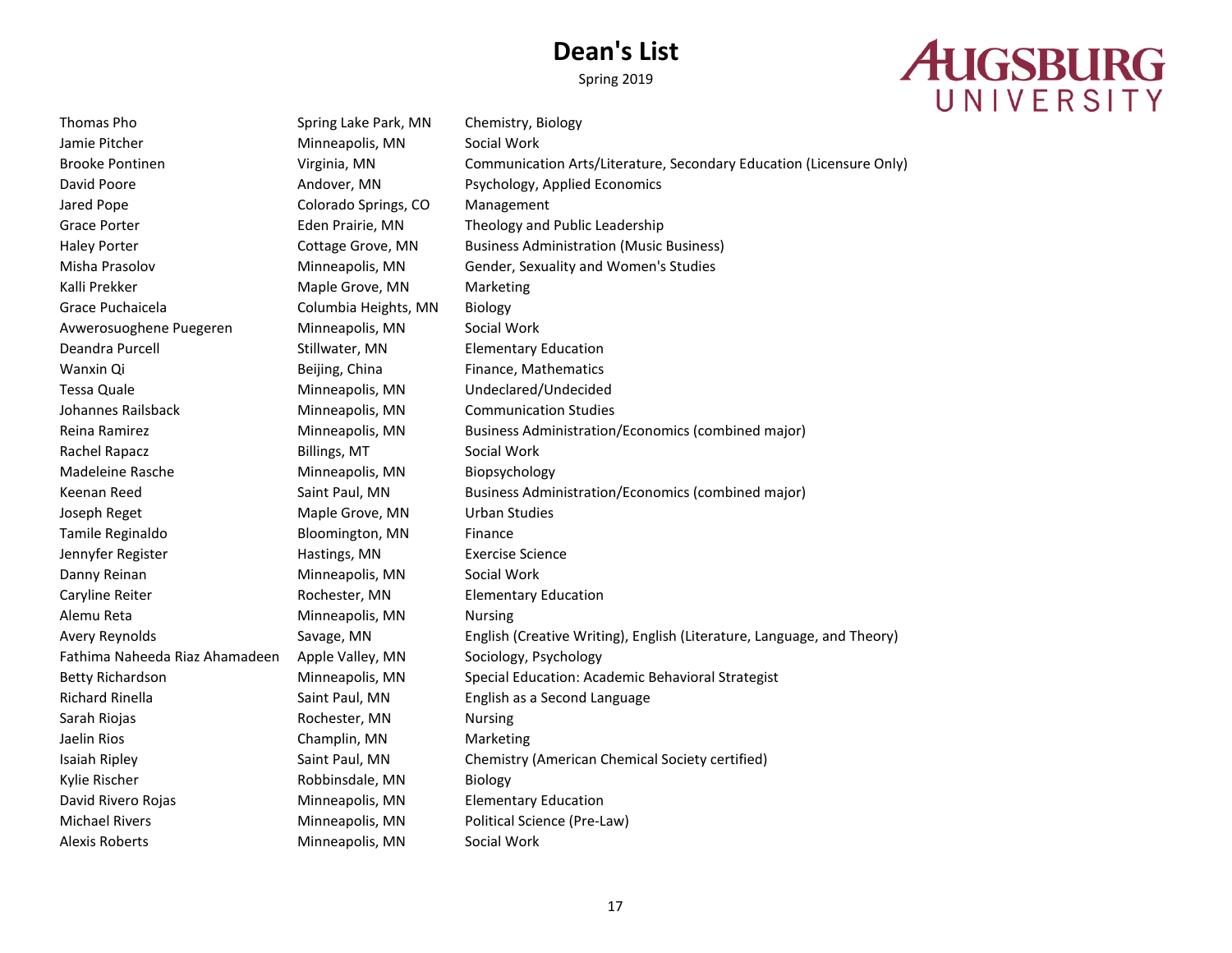Adriana Robinson **Brooklyn Park, MN** Management Eric Robinson Columbia Heights, MN Accounting, Religion Kendra Robinson Stevens Point, WI Management Tucker Robinson Montpelier, VT Communication Studies Hibak Roble Rochester, MN Social Work Maria Robles Carpio **Minneapolis**, MN Biology McEwan Rodefeld Blaine, MN Computer Science Miguel Rodriguez Vadnais Heights, MN Biology Jesse Rodriguez Solorzano Saint Paul, MN Computer Science Walker Rogers **Inver Grove Heights, MN** Biology Nick Rogge **Eastman, WI** Biology Rebecca Roider **Minneapolis**, MN Accounting Sam Rosario **Camera Lakeville, MN** Interdisciplinary Studies Jazmin Rosas-Torres Saint Paul, MN Political Science (Pre-Law) Samantha Rosemeier **Ham Lake, MN** Music Therapy Madeline Rost **Richfield, MN** Communication Studies Kyelaya Rostron Minneapolis, MN Elementary Education Savanna Roth Fall Creek, WI Accounting Madeleine Rowe Minneapolis, MN Theater (Performance) Marcia Rowe **Burnsville, MN** Graphic Design Anna Ruday Woodbury, MN Social Work Katherine Runge The Rogers, MN Communication Studies James Rush Saint Paul, MN Finance, Business Administration/Economics (combined major) Patrick Russo **River Ridge, LA** Finance Nicole Ryan Minneapolis, MN Psychology Ayan Said **Bloomington, MN** Mathematics David Saly **Minneapolis**, MN Mathematics Amber Samonek Cary, IL Exercise Science Victor Sanchez **Minneapolis, MN** Elementary Education (Licensure Only) Nelson Sanchez Pliego Saint Paul, MN Secondary Education, Mathematics Gustavo Sanchez-Ayala Minneapolis, MN Social Work Evan Sanden Hartland, WI Music, Film Peter Sands **Minneapolis, MN** Communication Studies Nicole Sankey **Rochester, MN** Master of Arts in Teaching Asheya Santiago Rochester, MN Elementary Education Laura Santiago Gomez Inver Grove Heights, MN Communication Studies

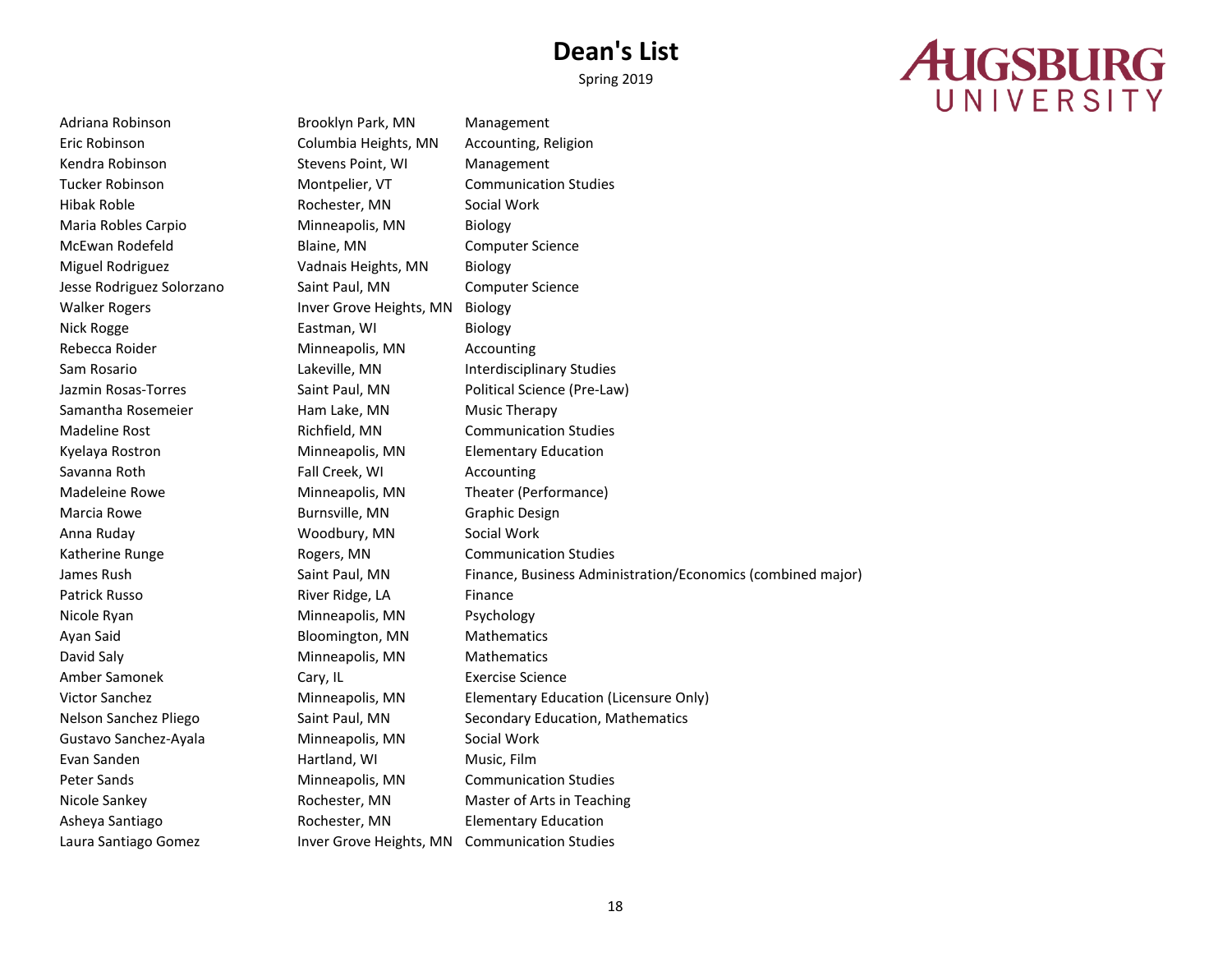Spring 2019

## **AUGSBURG** UNIVERSITY

Zainab Sareva **Disego, MN** Nursing Nancy Saucedo Olanda **Burnsville, MN** Special Education: Academic Behavioral Strategist Sydney Saygbe Saint Paul, MN Political Science (Public Policy/Political Change), Economics Travis Schmidt Gaylord, MN Exercise Science Leah Schmirler Glendale, WI Biology Syrena Schonning Maple Grove, MN Elementary Education Weston Schug Becker, MN Chemistry Hadley Schuld Minneapolis, MN Biopsychology Robert Schultz **Minneapolis, MN** History, Secondary Education (Licensure Only) Tyler Schultz **Cottage Grove, MN** Business Administration (Music Business) Kristi Schulz **Inver Grove Heights, MN** Marketing Heather Schwalbe Burnsville, MN Elementary Education Eleanor Schwartz Woodbury, MN Communication Studies Michael Scribner-O'Pray Minneapolis, MN Nursing Noah Seltzer Minneapolis, MN Psychology Shea Sexton Mendota Heights, MN Psychology Madelyn Seykora Owatonna, MN Management, Management Information Systems Terrence Shambley Minneapolis, MN Philosophy, English (Creative Writing) Tareq Sharaf Addin Minneapolis, MN Management Information Systems Adam Sharpless **Columbia Heights, MN** Accounting, Finance Maria Shelton **Minneapolis, MN** Elementary Education Dylan Sherman **Plymouth, MN** Marketing Henry Shockley **Cedar Falls, IA** Music Therapy Madison Siiter **Duluth, MN** Business Administration (Music Business) Ian Silas Chanhassen, MN Management Information Systems Anja Silvers **Burnsville, MN** Marketing, Management Brandon Sjostrand Bloomington, MN Undeclared/Undecided Colin Skerrett Eden Prairie, MN Biology Madeline Skoglund Plymouth, MN Special Education: Academic Behavioral Strategist Izabella Skrivseth Minneapolis, MN Social Work Josie Slavik **Minneapolis**, MN Social Work Kahari Smith-Brewer Saint Paul, MN Marketing Jennie Song Minneapolis, MN Elementary Education Isaac Sonquist **Minneapolis, MN** English (Literature, Language, and Theory) Paul Soubry **National Accord Marketing, Management** Marketing, Management Gabriel Sparby **Minneapolis, MN** Business Administration/Economics (combined major)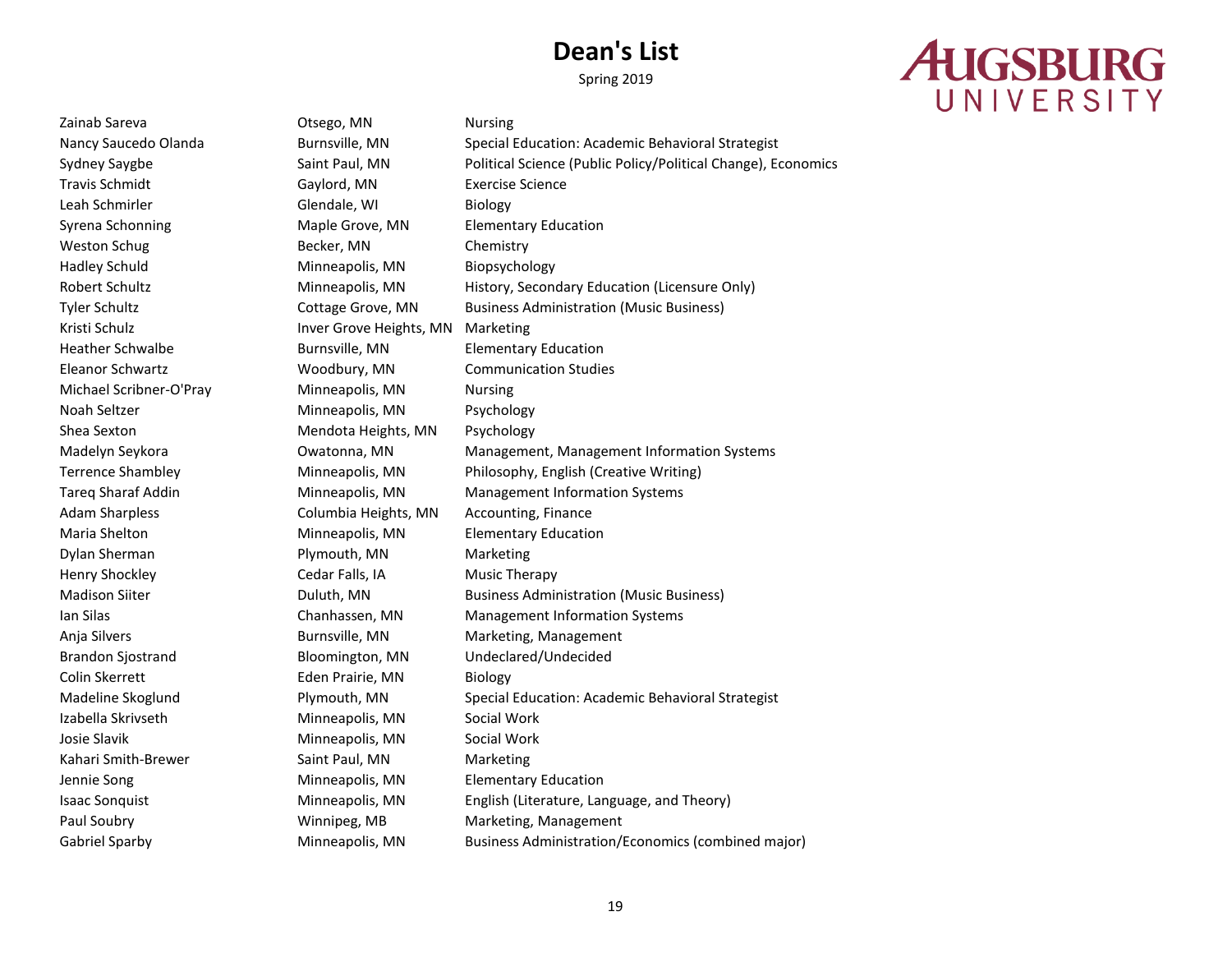Spring 2019

## **AUGSBURG** UNIVERSITY

Anne Syrstadeng Yhia Thao Maplewood, MN Elementary Education

Kristin Sprick **Mazeppa, MN** Special Education: Academic Behavioral Strategist Melinda Stade Jordan, MN American Indian Studies, Political Science (Pre-Law) Alisha Stahler **Pine Island, MN** Nursing Reuben Stately Shakopee, MN Undeclared/Undecided Katelyn Stehr Goodhue, MN Accounting Allison Stein **Hugo, MN** Social Work Brandi Steinbach Saint Michael, MN Psychology Erin Stene Minneapolis, MN International Relations Lydia Stephens Fergus Falls, MN Psychology (Clinical Psychology) Connor Stevens **Apple Valley, MN** Marketing Savannah Stevens **Minneapolis, MN** Psychology (Clinical Psychology) Chad Storley **Minneapolis**, MN Biology O Stremple Minneapolis, MN Social Work Cassidy Strobl **Prentice, WI** Social Work Max Stumpf Fridley, MN Communication Studies Xueqing Su **Minneapolis, MN** Mathematics Fowsia Suleyman Minneapolis, MN Nursing Jahna Sundquist **Excelsion**, MN Social Work Matthew Svestka Northfield, MN Theology and Public Leadership Danielle Swanson-Wikelius Maplewood, MN Nursing Luke Swonger Bismarck, ND Exercise Science Anthony Sylvester Minneapolis, MN Business Administration/Economics (combined major), Management Information Systems Nora Sylvestre **Minneapolis, MN** Elementary Education Fanta Tadese **Fridley**, MN Nursing Radhika Tandon **Edina, MN** Computer Science Talia Tanick **Minnetonka, MN** Interdisciplinary Studies Molly Tengwall Sunburg, MN Music Education, Music Performance Macey Terhell **Minneapolis, MN** Master of Arts in Leadership Brendan Tetter **Blaine, MN** Finance, Theater (Performance) Robert Thames Minneapolis, MN History Andy Thao Oakdale, MN Biopsychology Houa Thao Saint Paul, MN Social Work Olson Thao Saint Paul, MN Computer Science Sunny Thao Brooklyn Center, MN Theater (Directing/Dramaturgy/Playwriting)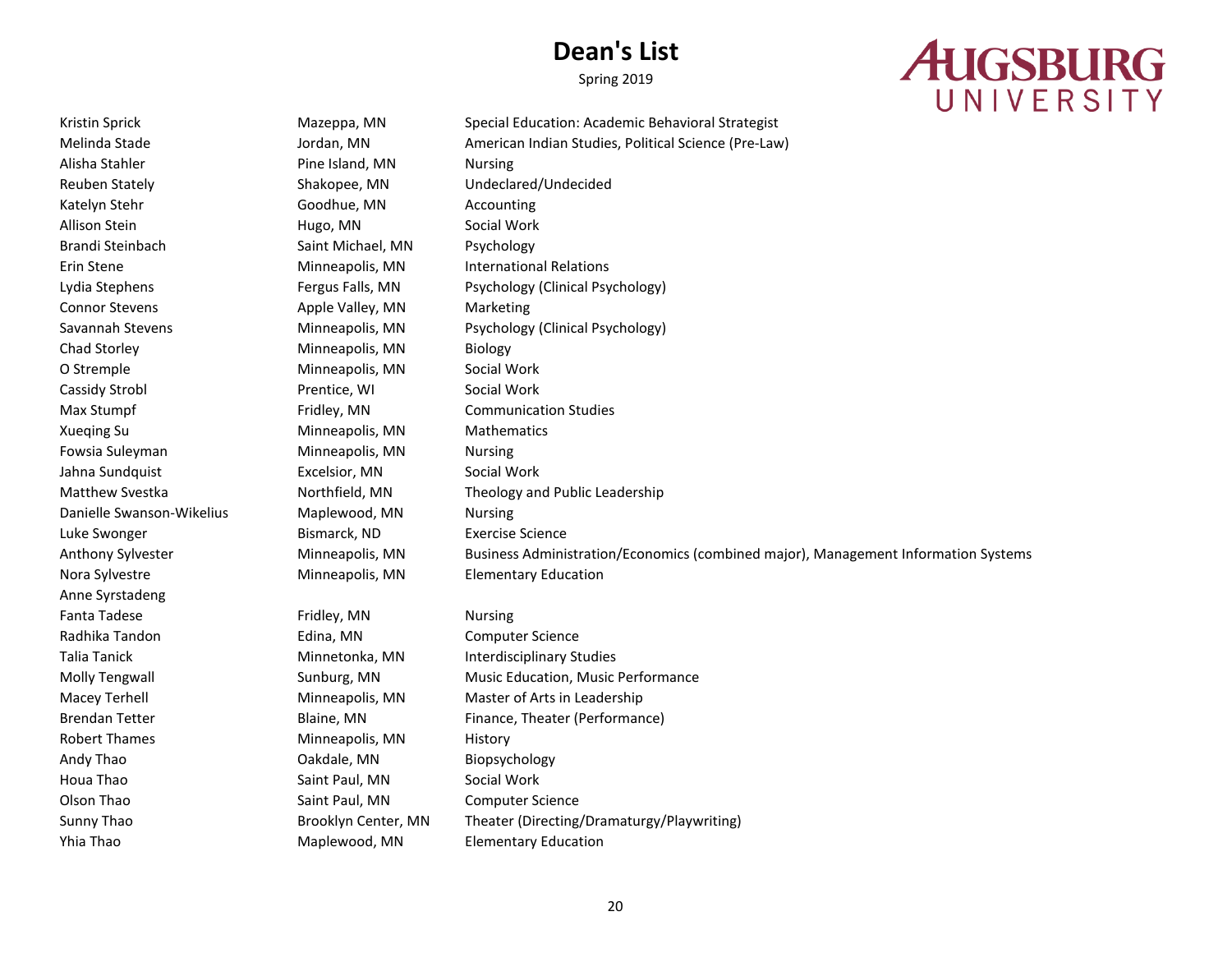#### Spring 2019

## **AUGSBURG** UNIVERSITY

Joshua Thompson Nya, MN

Stacy Theobald Rochester, MN Business Administration (Marketing) Marc Thigpen **Plymouth, MN** Marketing Lukas Thomas Thomas Saint Louis Park, MN Music Education Cody Thompson Minneapolis, MN Political Science, Economics Erin Thompson Warroad, MN History Michael Thompson Clontarf, MN English (Literature, Language, and Theory) Dametre Thunberg Columbia Heights, MN Chemistry Marc Tietjen Woodbury, MN Business Administration/Economics (combined major), Accounting Brent Tilseth Crystal, MN Elementary Education Rebecca Timm **Austin, MN** Nursing Emma Toomire **Burnsville, MN** Nursing Carlos Torres Bloomington, MN Graphic Design, Studio Art Jason Totaram Blaine, MN Management Information Systems Jack Truax Faribault, MN Business Administration/Economics (combined major) Henry Tufford Golden Valley, MN Elementary Education Jacob Tyson Brooklyn Park, MN Special Education: Academic Behavioral Strategist Abbey Ulrich Plymouth, MN Psychology Allison Uselman Madison, WI English (Creative Writing) Hannah Valen Owatonna, MN Exercise Science Karla Valverde **Burnsville, MN** Psychology (Psychology and Law) Sarah Van Sickle Hudson, WI Communication Studies Micah Vandersteen Eden Prairie, MN Physics Chenyeng Vang Little Canada, MN Physics, Mathematics Danuta Vang Saint Paul, MN English as a Second Language Emily Vang **Crystal, MN** Management Kao Vang **Coon Rapids, MN** Biology Lee Vang **Minneapolis, MN** Accounting, Finance Mai Khou Vang **Saint Paul, MN** Marketing Nivea Vang **Brooklyn Park, MN** Biology Pheng Vang Saint Paul, MN Computer Science Dakota Vanos Sacred Heart, MN International Business Daniella Vasquez Coon Rapids, MN Biology Wyatt Vessey **Communist Construction Construction Construction** Biology Sarah Vilhauer **Rosemount, MN** Finance Anthony Villagrana **Brooklyn Park, MN** Communication Arts/Literature, Secondary Education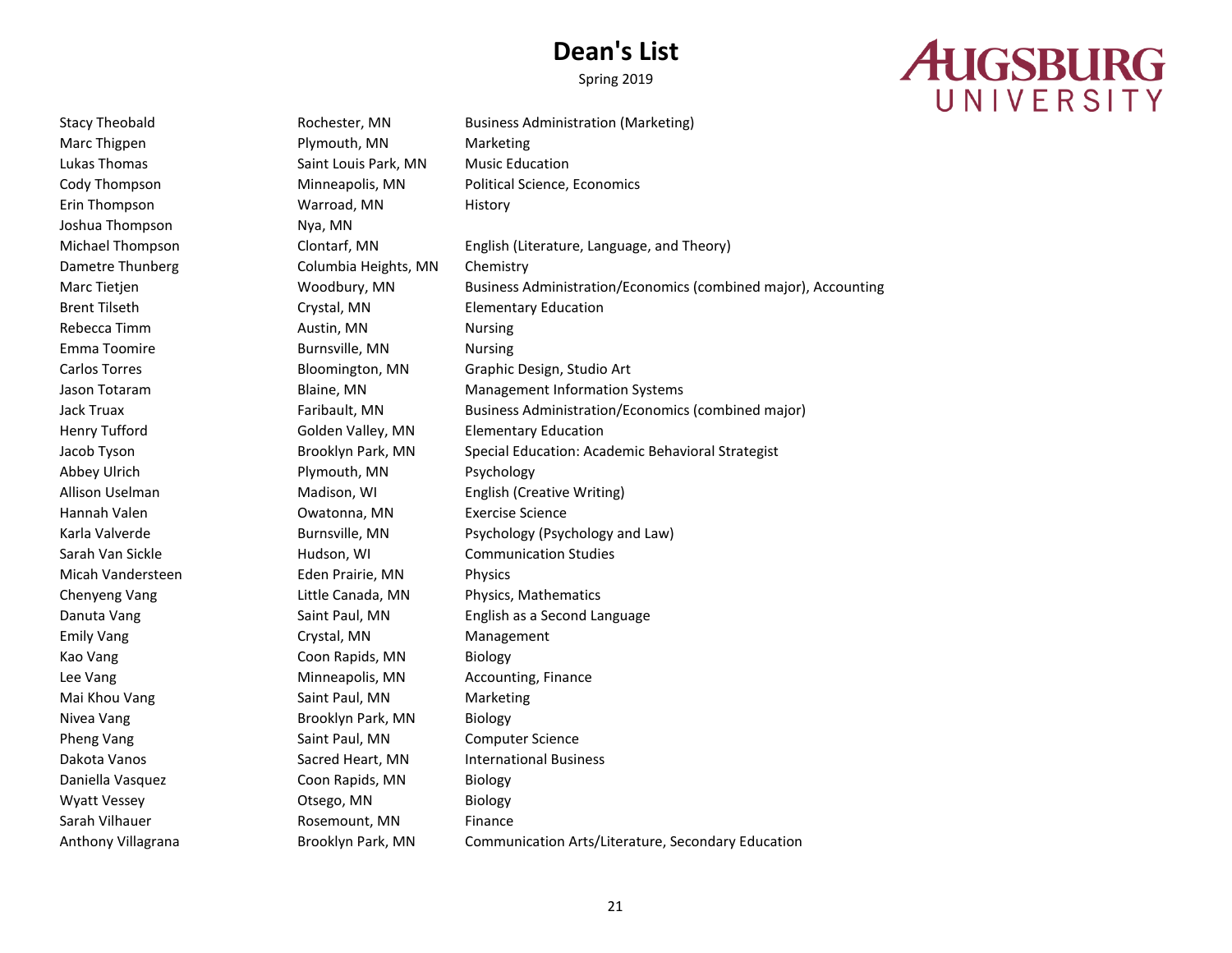## **AUGSBURG** UNIVERSITY

Nathaniel Vokoun **Rochester, MN** Finance Nazariy Voronchak Minneapolis, MN Accounting Samuel Vossler New Brighton, MN History Nancy Vuong **Minneapolis, MN** Biopsychology Jack Wagener Minneapolis, MN Accounting Bridget Wagner Niles, IL Biology David Walker **Champlin, MN** Accounting, Finance Joseph Walker Minneapolis, MN Computer Science Hannah Walsh Minneapolis, MN Bridget Walter **Princeton, MN** Finance, Accounting Aaron Wang **North Saint Paul, MN** International Business Sophie Warnberg Chanhassen, MN Theology and Public Leadership Rachel Warshaw Seattle, WA English (Literature, Language, and Theory), English (Creative Writing) Chase Webber Minneapolis, MN Computer Science Tommy Webster **Minneapolis**, MN Marketing Hanna Weinzierl New Richmond, WI Marketing, Management Lillian Weisman Minneapolis, MN Theater (Design/Technical), History Shannon Wenzel **Minneapolis**, MN Music Therapy Corrine Werckman Foley, MN Film Sadie Werlein Cambridge, MN Social Work Nicole Werner Apple Valley, MN Communication Studies Elizabeth Whalen **Minneapolis**, MN Music Therapy Dana Wheeler **Rochester**, MN Nursing Valerie Whichello **Minneapolis, MN** Elementary Education William Whitehurst **Bloomington, MN** History David Wick **Morrison, CO** Exercise Science Amber Wiebe **Minneapolis, MN** Communication Studies, Urban Studies Samuel Wiles **Minneapolis, MN** Business Administration/Economics (combined major), Marketing Beth Will **Rochester, MN** Nursing Brandon Williams **Minneapolis, MN** Political Science (Pre-Law) Reiss Williams **Delano, MN** Urban Studies Tanner Williams **Andover, MN** Accounting, Finance Patrick Williamson Saint Paul, MN Environmental Studies Aaron Wilson **Canada Communist Club Coak Grove, MN** Biology, Environmental Studies Alexander Wilson **Oak Grove, MN** Biology Luke Wilson **Le Sueur, MN** Communication Studies